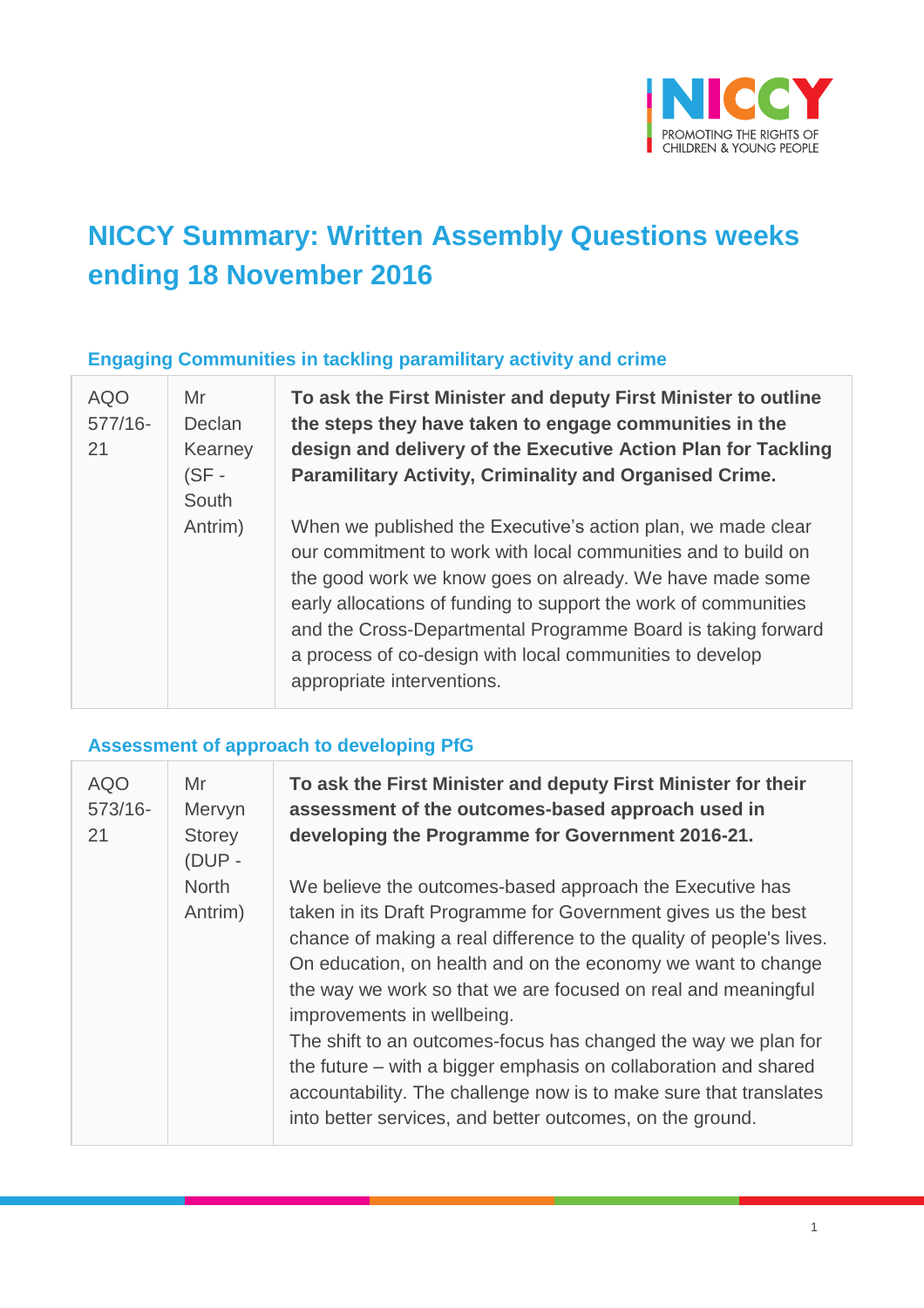

| <b>AQW</b><br>6340/16- | <b>Ms</b><br><b>Nichola</b>                         | To ask the First Minister and deputy First Minister to<br>outline their position on Brexit. [Priority Written]                                                                                                                       |
|------------------------|-----------------------------------------------------|--------------------------------------------------------------------------------------------------------------------------------------------------------------------------------------------------------------------------------------|
| 21                     | <b>Mallon</b><br>(SDLP-<br><b>North</b><br>Belfast) | We refer the Member to our letter to the Prime Minister of 10th<br>August and our comments following the Joint Ministerial<br>Committee meeting on 24th October, both of which can be<br>found at:                                   |
|                        |                                                     | https://www.executiveoffice-ni.gov.uk/publications/letter-prime-<br>minister-rt-hon-theresa-may-mp<br>https://www.executiveoffice-ni.gov.uk/news/foster-and-<br>mcguinness-comment-following-joint-ministerial-committee-<br>meeting |

## **Action plan for tackling paramilitary activity**

| <b>AQW</b><br>6129/16-<br>21 | Mr<br>David<br>Ford<br>(APNI-<br>South<br>Antrim) | To ask the First Minister and deputy First Minister to outline<br>(i) when they expect the Executive to agree a more detailed<br>action plan for tackling paramilitary activity; and (ii) what<br>steps they will take to ensure this action plan meets HM<br>Treasury's expectations in terms of detail. [Priority Written]                                                                                                                                                                                                                                             |
|------------------------------|---------------------------------------------------|--------------------------------------------------------------------------------------------------------------------------------------------------------------------------------------------------------------------------------------------------------------------------------------------------------------------------------------------------------------------------------------------------------------------------------------------------------------------------------------------------------------------------------------------------------------------------|
|                              |                                                   | The implementation plans referenced in the foreword to the<br>Executive Action Plan will be submitted to the Executive for<br>consideration at the appropriate time. The Executive is now<br>focused on getting this important strategy right and will work with<br>communities and statutory organisations to ensure effective<br>implementation plans are developed. We intend to devote<br>sufficient time to get the plans right and to ensure that the<br>funding, which has been secured, is drawn down at the<br>appropriate time and put to best and proper use. |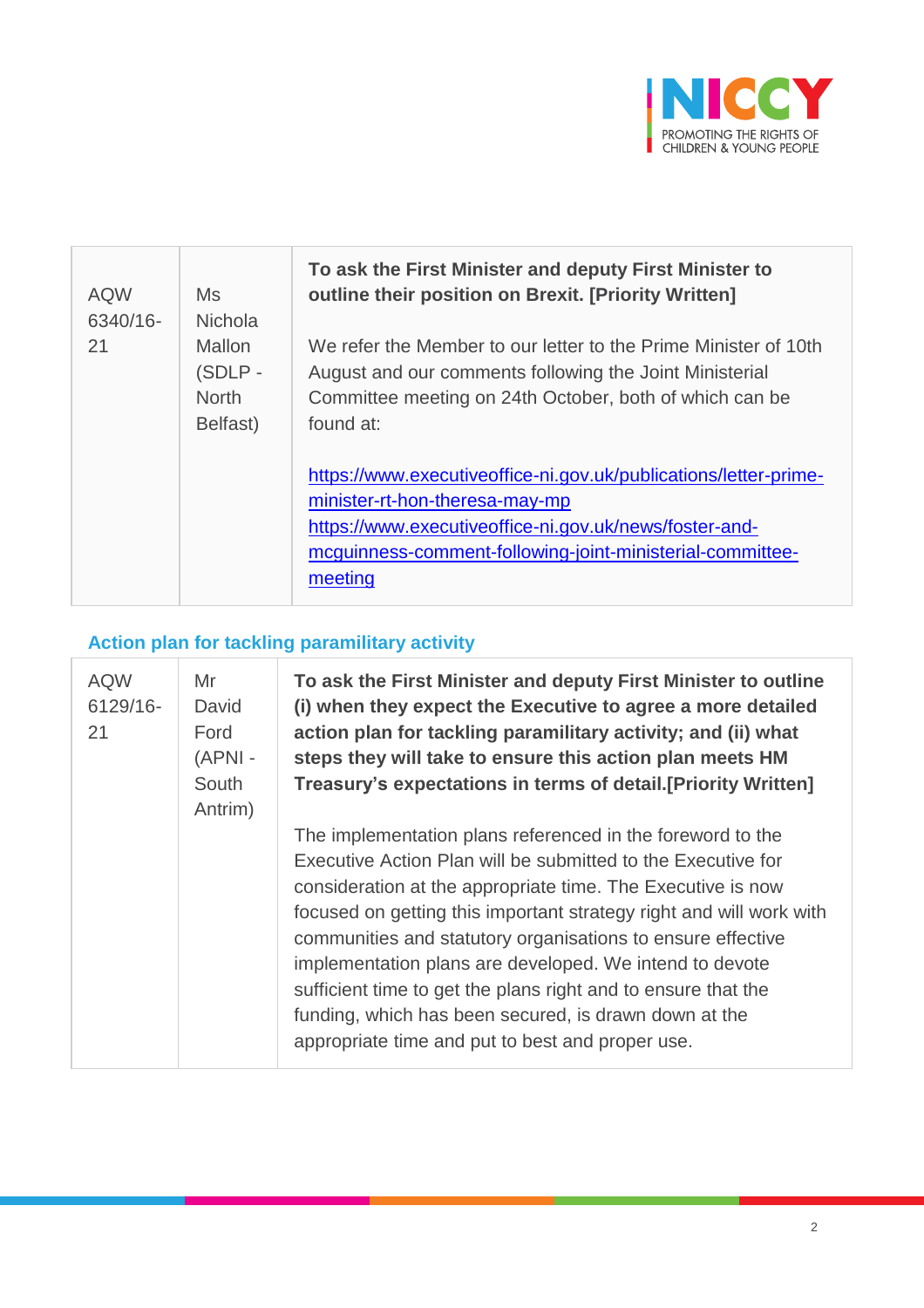

## **Purpose of Investigating Links in Achievement and Deprivation report**

| <b>AQW</b><br>5751/16-<br>21 | <b>Mrs</b><br>Sandra<br>Overend<br>(UUP - | To ask the First Minister and deputy First Minister for an<br>outline of the intended purpose of the Investigating Links in<br><b>Achievement and Deprivation report.</b>                                                                                                                                                                      |
|------------------------------|-------------------------------------------|------------------------------------------------------------------------------------------------------------------------------------------------------------------------------------------------------------------------------------------------------------------------------------------------------------------------------------------------|
|                              | Mid<br>Ulster)                            | The project entitled 'Understanding differential educational<br>achievement within and between areas of multiple deprivation in<br>$NI - a$ case study approach' is being carried out by Professor<br>Ruth Leitch, Professor Joanne Hughes, supported by Dr<br>Ian Shuttleworth and Dr Michael levers from the Queen's<br>University, Belfast. |
|                              |                                           | This research aims to understand the reasons for differing<br>educational achievement within and between deprived areas<br>and aims to do this through a case study approach, exploring<br>and understanding the factors behind differential educational<br>achievement.                                                                       |
|                              |                                           | The research forms part of a programme of independent<br>research commissioned by OFMDFM through an open call in<br>2011 to inform the policy development process. As such, the<br>views expressed are those of the authors and not OFMDFM/the<br><b>Executive Office.</b>                                                                     |

### **Child Maintenance**

| <b>AQO</b><br>683/16-<br>21 | Mr<br>Gordon<br><b>Dunne</b><br>$(DUP -$ | To ask the Minister for Communities to outline the<br>safeguards being put in place to ensure that the income<br>declared by self-employed, non-resident parents is verified<br>fully by the Child Maintenance Service.                                                                                        |
|-----------------------------|------------------------------------------|----------------------------------------------------------------------------------------------------------------------------------------------------------------------------------------------------------------------------------------------------------------------------------------------------------------|
|                             | <b>North</b><br>Down)                    | Since the introduction of the new statutory child maintenance scheme<br>all income from earnings is collected directly by an interface with<br>HMRC. Child Maintenance Service no longer has a role in verifying<br>wage details as this will already have been undertaken by HMRC<br>through self assessment. |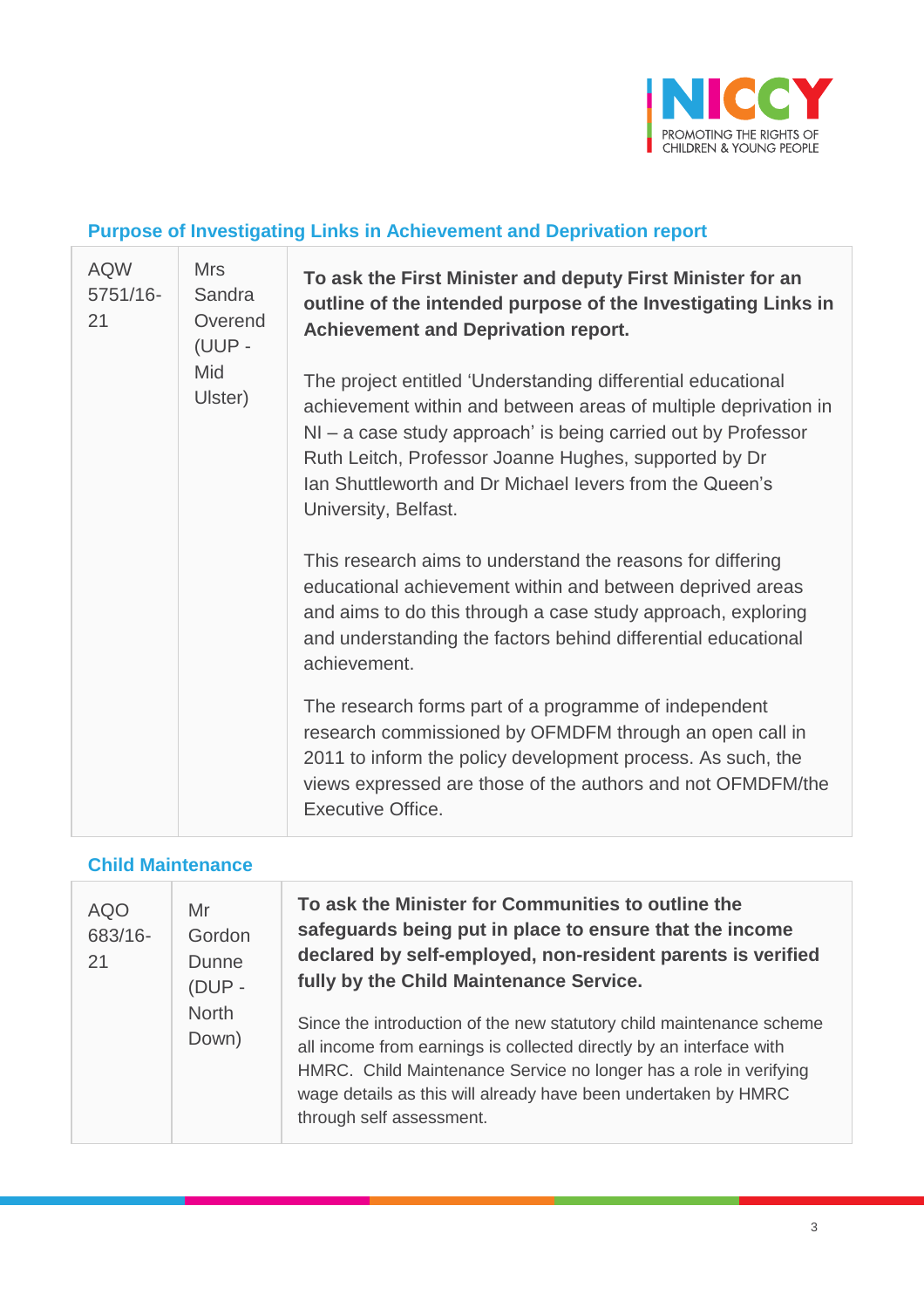

### **Update on provision of advice for Welfare Reform**

| <b>AQO</b><br>680/16-<br>21 | Mr<br><b>Trevor</b><br>Lunn | To ask the Minister for Communities for an update on the<br>provision of advice services for Welfare Reform.                                                                                                                                                                                                                                                                                                                                                                                                                                                                                         |
|-----------------------------|-----------------------------|------------------------------------------------------------------------------------------------------------------------------------------------------------------------------------------------------------------------------------------------------------------------------------------------------------------------------------------------------------------------------------------------------------------------------------------------------------------------------------------------------------------------------------------------------------------------------------------------------|
|                             | (APNI -<br>Lagan<br>Valley) | On 27th September I announced £2.5 million funding for the<br>Welfare Reform Advice Services Consortium (Citizens<br>Advice, AdviceNI and the Law Centre NI) to fund:<br>Nine advisers to operate the Independent Welfare Change<br>Helpline from 1st November 2016 to provide a contact point for<br>anyone needing help or advice regarding any of the welfare<br>changes; and<br>Thirty five additional advisers across NI to deliver face-to-face<br>assistance.<br>I also announced £810k of additional funding through local<br>councils to support and prepare existing frontline services in |
|                             |                             | advance of the new services.                                                                                                                                                                                                                                                                                                                                                                                                                                                                                                                                                                         |

### **Impact on small rural schools in Providing Pathways Draft Strategy Area Plan**

| <b>AQO</b><br>670/16-<br>21 | <b>Mrs</b><br>Rosemary<br><b>Barton</b><br>(UUP -<br>Fermanagh | To ask the Minister of Education for his assessment of<br>the impact on small rural schools of the Providing<br><b>Pathways Draft Strategic Area Plan for School Provision</b><br>2017-2020.                                                                                                                         |
|-----------------------------|----------------------------------------------------------------|----------------------------------------------------------------------------------------------------------------------------------------------------------------------------------------------------------------------------------------------------------------------------------------------------------------------|
|                             | and South<br>Tyrone)                                           | I should emphasise that children and young people in rural<br>areas are entitled to a high quality educational experience in<br>sustainable schools that meet their needs and equip them<br>with the knowledge and skills to fulfil their potential.                                                                 |
|                             |                                                                | The focus of the Education Authority's (EA) draft Area Plan<br>for 2017 to 2020 is high level and strategic and identifies<br>issues to be addressed at a regional and Local Government<br>District level. Following assessment of responses to the<br>public consultation, the EA will present a report on them and |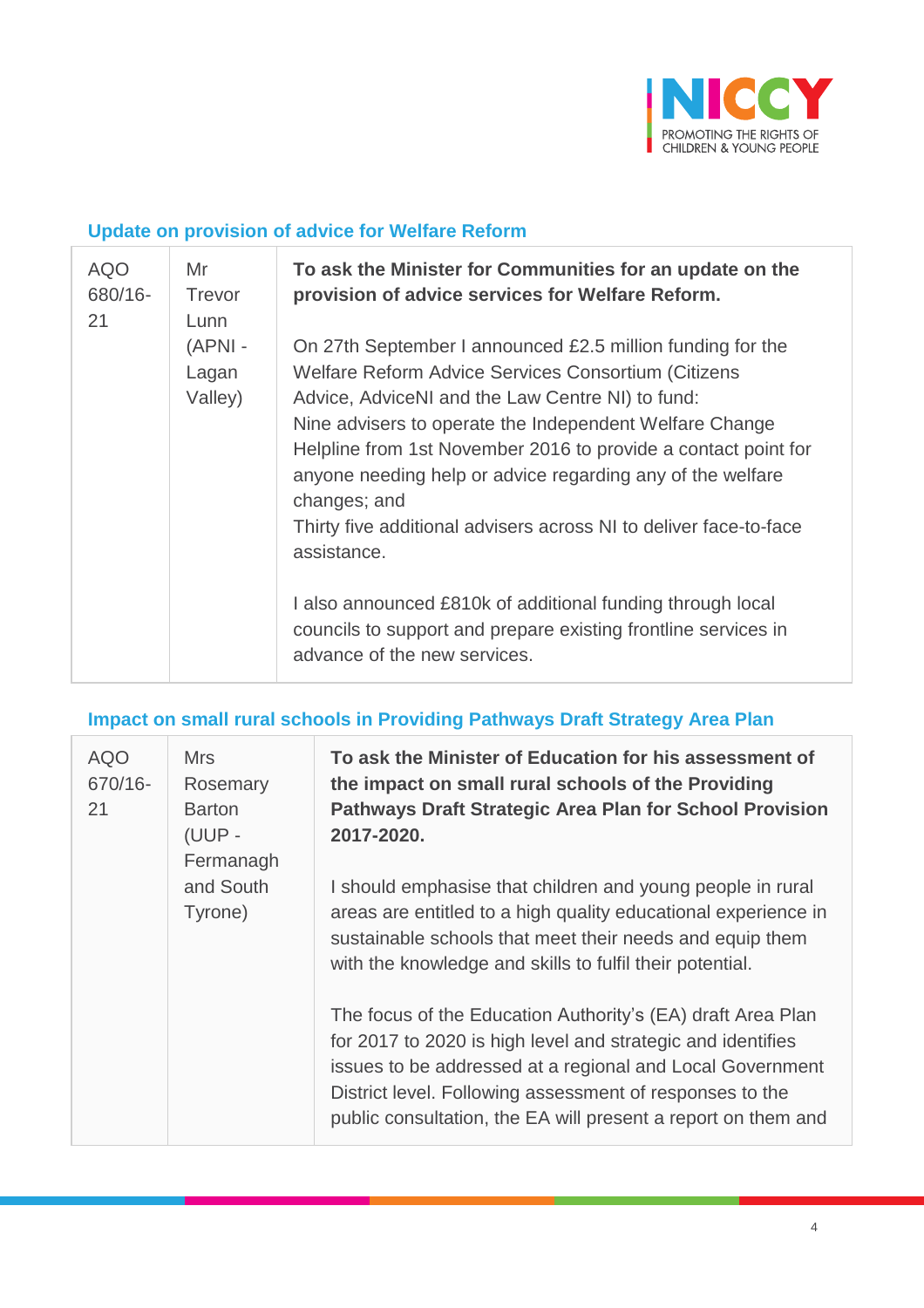

the final Area Plan to me. My key objective will be to ensure that the Area Plan has identified the main issues to be addressed to deliver a network of educationally and financially viable schools that will provide a high quality educational experience for all pupils. I expect the planning authorities to address the issues that are having the greatest impact on the educational experience of pupils. The final Area Plan will form the basis for proposals for actions to determine the shape of education provision at a more local level. This way, local communities will be clear on what needs addressed and how the planning authorities propose to respond.

Should a significant change be proposed for a school, a statutory process ensues including the publication of a Development Proposal which will trigger a further (statutory) public objection period in which views and comments may be expressed to my Department and will be considered before I make a final decision.

### **Cost savings in EA review of Special Educational Needs nursery provision**

| <b>AQO</b><br>665/16-<br>21 | Mr<br><b>Mark</b><br><b>Durkan</b><br>(SDLP<br>- Foyle) | To as<br>achie <sup>®</sup><br><b>Educa</b><br>The E |
|-----------------------------|---------------------------------------------------------|------------------------------------------------------|
|                             |                                                         | specia<br>not ye                                     |
|                             |                                                         | The re<br>be to i<br>schoo<br>consis<br>provid       |

**To ask the Minister of Education to outline the savings achieved by the Education Authority's review of Special Educational Needs nursery provision.**

ducation Authority's (EA) review of nursery provision in al schools was formally launched on 25 October 2016 and is t concluded.

eview is not focused on achieving savings; rather, its aims will identify a model of high quality early years' education for pre-I children who require specialist provision; to provide stency across all special school early years' settings; and to e equal access to targeted support in line with the assessed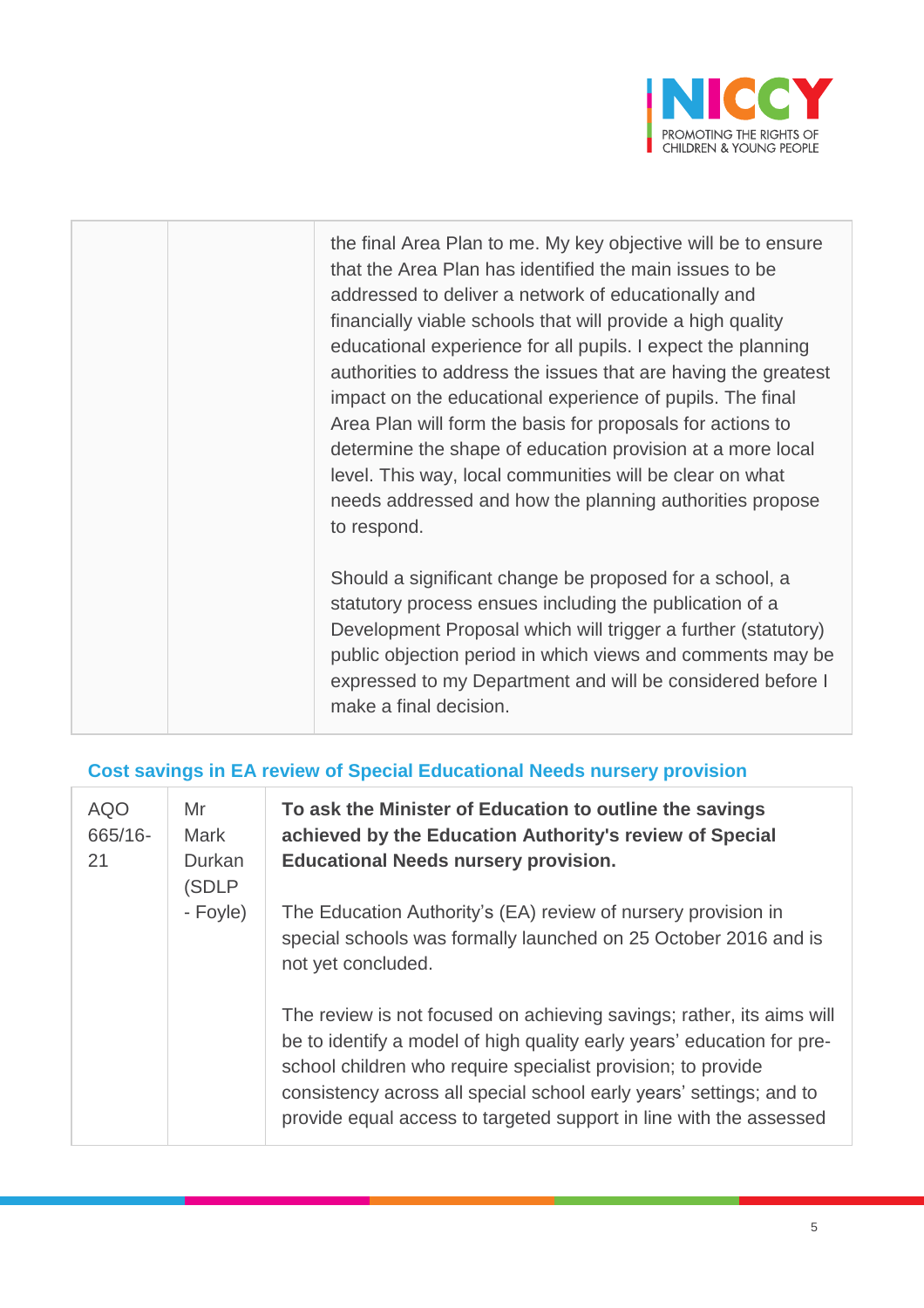

|  | needs of the child.                                                                                                                                                                                        |
|--|------------------------------------------------------------------------------------------------------------------------------------------------------------------------------------------------------------|
|  | Subject to agreement and the outcome of consultation, the EA is<br>working towards commencement of implementation of new<br>arrangements in September 2017, with full implementation by<br>September 2018. |

### **Action by DE to encourage healthier lifestyles**

T

| <b>AQO</b><br>663/16-<br>21 | Mr<br>Sammy<br>Douglas<br>MBE,           | To ask the Minister of Education to outline the action his<br>Department is taking in schools to encourage healthier<br>lifestyles through exercise, including cycling.                                                                                                                                                                                                                                                                                                                                                                                                                                                                                                                         |
|-----------------------------|------------------------------------------|-------------------------------------------------------------------------------------------------------------------------------------------------------------------------------------------------------------------------------------------------------------------------------------------------------------------------------------------------------------------------------------------------------------------------------------------------------------------------------------------------------------------------------------------------------------------------------------------------------------------------------------------------------------------------------------------------|
|                             | <b>MCA</b><br>(DUP -<br>East<br>Belfast) | I fully recognise the importance of encouraging young people to<br>take part in physical activity, not only for the clear health<br>benefits but also for the impact it can have in terms of improving<br>pupils' concentration levels, raising their self-esteem and<br>confidence, and increasing their motivation to learn.                                                                                                                                                                                                                                                                                                                                                                  |
|                             |                                          | Physical Education (PE) is a compulsory part of the curriculum<br>for all pupils at every Key Stage from age 4 to 16. There are<br>many opportunities within the curriculum for teachers to discuss<br>and encourage cycling as a healthy and sustainable mode of<br>transport; for example, through The World Around Us at primary<br>level and The Environment and Society at post-primary level.<br>Pupils also have opportunities to explore the benefits of a<br>healthy lifestyle and the importance of being physically active<br>within the Personal Development and Mutual Understanding<br>area of learning at primary level and Learning for Life and Work<br>at post-primary level. |
|                             |                                          | In addition, physical activity is promoted in schools through the<br>Curriculum Sports Programme, which is funded by the<br>Department of Education. This Programme aims to develop the<br>generic physical literacy skills of our youngest pupils through                                                                                                                                                                                                                                                                                                                                                                                                                                      |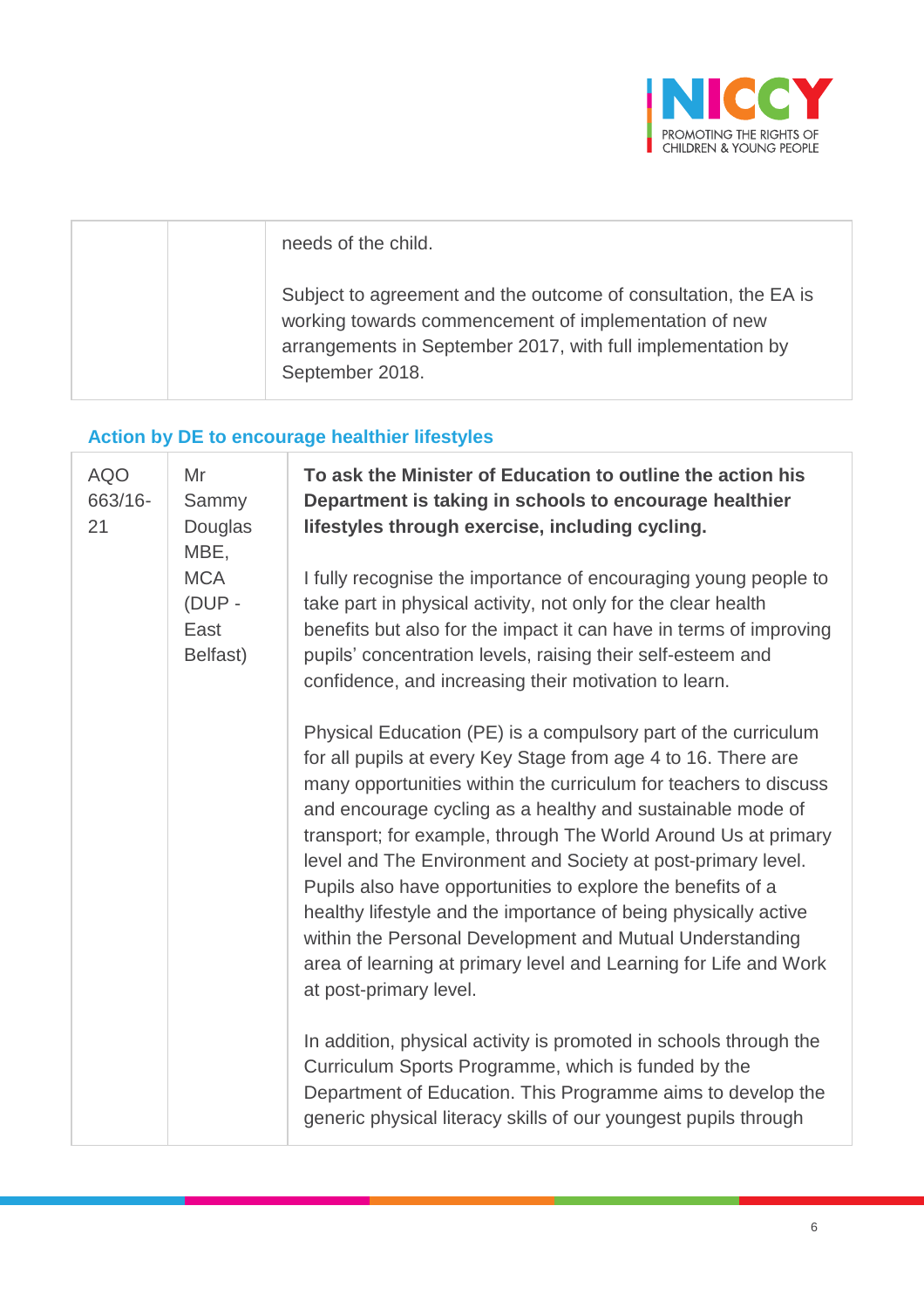

| road safety education. | taking part in enjoyable sports activities, and was delivered last<br>year in 486 primary schools, reaching over 37,000 pupils.<br>Finally, the Cycle Proficiency Scheme, which is delivered by the<br>Road Safety Education Officer Service, is offered to all primary<br>schools throughout Northern Ireland. This falls under the remit<br>of the Department for Infrastructure which is responsible for |
|------------------------|-------------------------------------------------------------------------------------------------------------------------------------------------------------------------------------------------------------------------------------------------------------------------------------------------------------------------------------------------------------------------------------------------------------|
|------------------------|-------------------------------------------------------------------------------------------------------------------------------------------------------------------------------------------------------------------------------------------------------------------------------------------------------------------------------------------------------------------------------------------------------------|

## **Addressing lack of post-primary place in north and west Belfast**

| <b>AQO</b><br>661/16-<br>21 | Mr William<br>Humphrey<br>$(DUP -$ | To ask the Minister of Education how he is addressing the<br>lack of post-primary places in north and west Belfast.                                                                                                                                                                                                                                                                                                                                                                                                                         |
|-----------------------------|------------------------------------|---------------------------------------------------------------------------------------------------------------------------------------------------------------------------------------------------------------------------------------------------------------------------------------------------------------------------------------------------------------------------------------------------------------------------------------------------------------------------------------------------------------------------------------------|
|                             | <b>North</b><br>Belfast)           | My Department sets the policy and priorities for planning of<br>education provision through the implementation of the "Schools"<br>for the Future: A Policy for Sustainable Schools" through the<br>Area Planning Process. It is a matter for the Education Authority<br>working with the Council for Catholic Maintained Schools and<br>other sectoral support bodies to bring forward proposals that<br>meet the needs of children and young people.                                                                                      |
|                             |                                    | The draft strategic Area Plan entitled "Providing Pathways",<br>published for consultation by the EA on 17 October 2016,<br>identifies strategic priorities for action at Local Government<br>District planning area level. This plan is intended to act as a<br>catalyst for discussion at a regional and local level to help<br>inform any emerging proposals for change. I urge local<br>communities and their representatives to actively engage in the<br>current consultation process being undertaken by the Education<br>Authority. |
|                             |                                    | The key to ensuring that there are enough schools of the right<br>size and in the right place is effective Area Planning.<br>Its workings will identify proposals for permanent change.<br>Where the proposals for change are significant, such as an                                                                                                                                                                                                                                                                                       |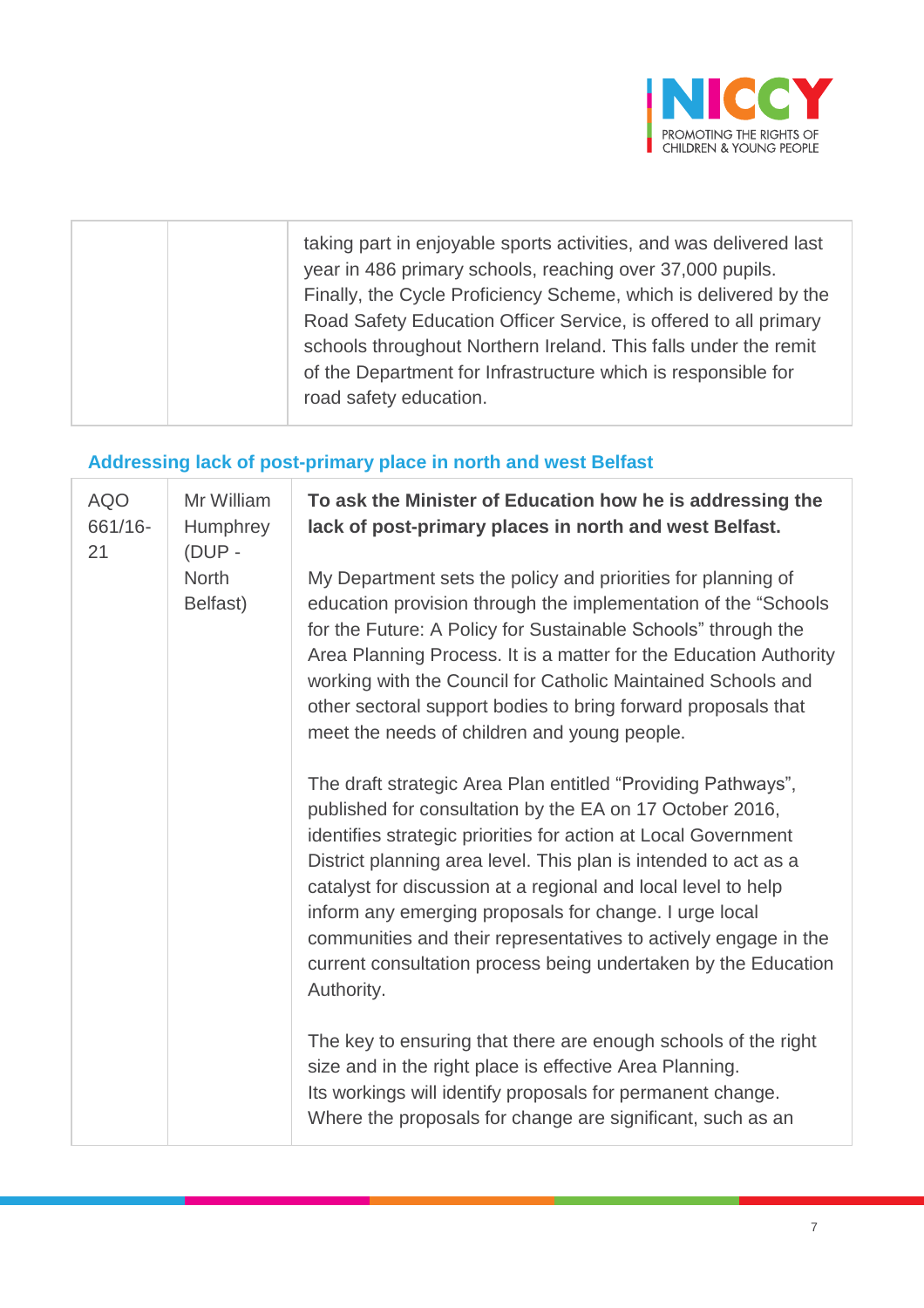

| adjustment to a school's enrolment, a statutory Development<br>Proposal will be required.                                                                                                                                                                                                 |
|-------------------------------------------------------------------------------------------------------------------------------------------------------------------------------------------------------------------------------------------------------------------------------------------|
| Currently, there are no published Development Proposals for<br>post-primary provision in North or West Belfast. But I would<br>expect that any proposals coming forward will have taken<br>account of provision and places within the wider area context<br>and align with the Area Plan. |
| For short term demographic pressures my Department can, on<br>request, create additional places at a school by way of a<br>Temporary Variation under very tightly defined circumstances.                                                                                                  |

## **Baseline funding for childcare in 2017-18**

| <b>AQO</b><br>660/16-<br>21 | Ms.<br>Catherine<br><b>Seeley</b> | To ask the Minister of Education how he plans to ensure<br>baseline funding for childcare in 2017-18.                                                                                                                                                                                                                   |
|-----------------------------|-----------------------------------|-------------------------------------------------------------------------------------------------------------------------------------------------------------------------------------------------------------------------------------------------------------------------------------------------------------------------|
|                             | $(SF -$<br>Upper<br>Bann)         | Funding for childcare has been allocated during Monitoring<br>Rounds from funds set aside by the Executive as part of the<br>Budget process. To date, nearly £9 million has been allocated to<br>childcare initiatives.                                                                                                 |
|                             |                                   | I hope to bring forward the full version of the Childcare Strategy<br>to my Executive colleagues in the coming months, having taken<br>account of the many consultation responses received, the<br>Programme for Government and the new opportunities that now<br>exist to align childcare and Early Years initiatives. |
|                             |                                   | The budget for the final Childcare Strategy will be determined in<br>the context of this process, along with the Executive's agreement<br>of the overall 2017-18 Budget.                                                                                                                                                |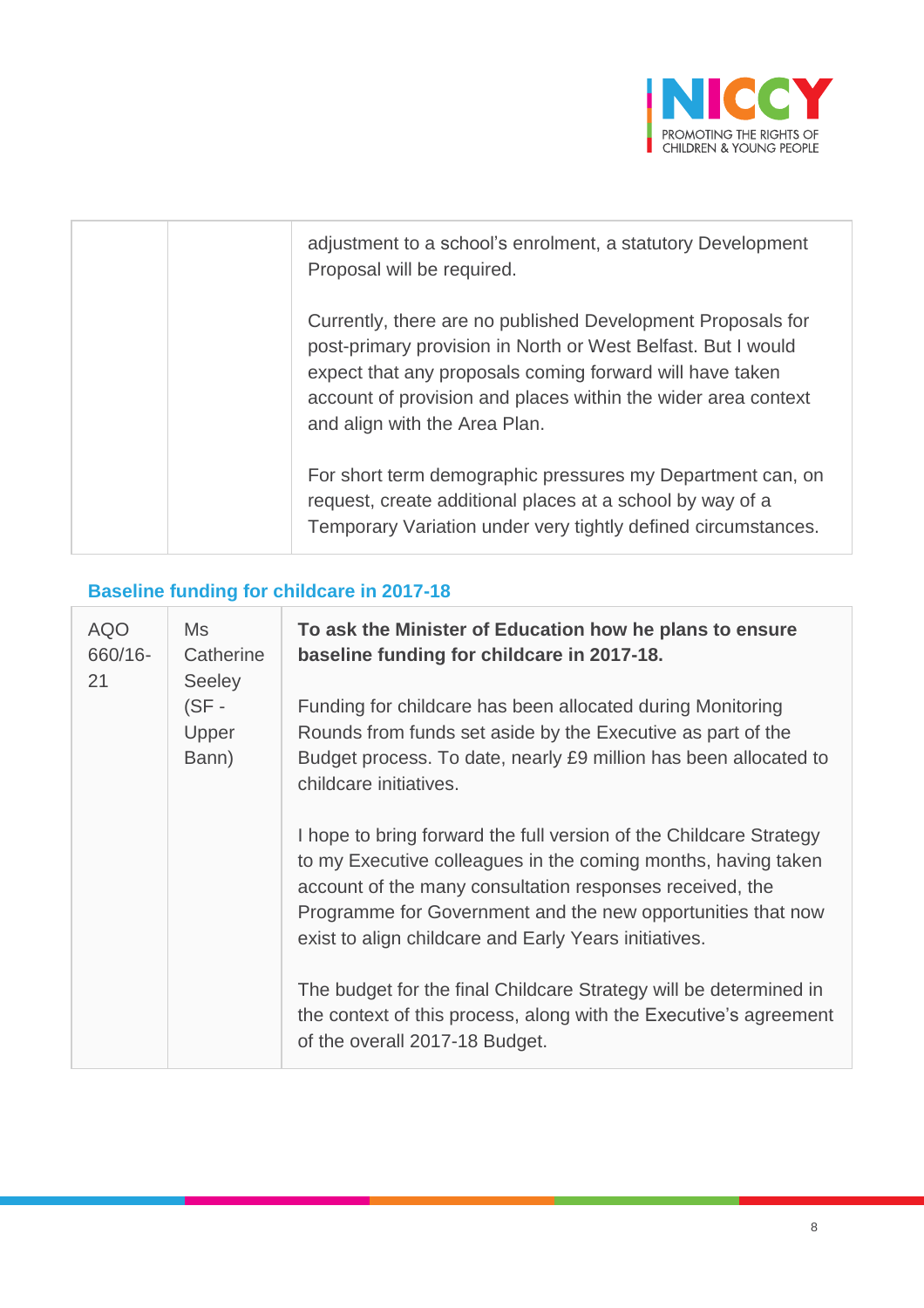

### **Afterschool childcare under Childcare Strategy**

| <b>AQW</b><br>6667/16-<br>21 | Mr George<br><b>Robinson</b><br>(DUP - East<br>Londonderry) | To ask the Minister of Education pursuant to AQW<br>4735/16-21, what opportunities will exist for schools to<br>provide afterschool childcare from 4:00pm to 6:00pm<br>under the final version of the Childcare Strategy.                                                                                                                                                               |
|------------------------------|-------------------------------------------------------------|-----------------------------------------------------------------------------------------------------------------------------------------------------------------------------------------------------------------------------------------------------------------------------------------------------------------------------------------------------------------------------------------|
|                              |                                                             | The first phase of the Childcare Strategy, launched in<br>September 2013, included actions to support school age<br>childcare services (breakfast clubs, afterschool clubs and<br>summer schemes). The Strategy has, to date, supported<br>some 3,000 low cost school age childcare places. I am<br>currently considering the need for a similar scheme in the<br>forthcoming strategy. |
|                              |                                                             | I hope to bring forward the full version of the Childcare<br>Strategy to my Executive colleagues in the coming months,<br>having taken account of the many consultation responses<br>received, the Programme for Government and the new<br>opportunities that now exist to align childcare and Early<br>Years initiatives.                                                              |

## **Action plan for childcare in rural areas**

| <b>AQW</b><br>6513/16-<br>21 | Mr Barry<br><b>McElduff</b><br>$(SF -$ | To ask the Minister of Education to outline his<br>Department's action plan for childcare in rural areas.                                                                                                                                                                                                                                                                                                                                                                                                                                                                            |
|------------------------------|----------------------------------------|--------------------------------------------------------------------------------------------------------------------------------------------------------------------------------------------------------------------------------------------------------------------------------------------------------------------------------------------------------------------------------------------------------------------------------------------------------------------------------------------------------------------------------------------------------------------------------------|
|                              | West<br>Tyrone)                        | The first phase of the Childcare Strategy has, to date, supported<br>51 childcare settings serving rural areas representing some<br>1,500 low cost, childcare places. Development of the full<br>Executive Childcare Strategy has been taken forward on a co-<br>design basis with ongoing involvement from the relevant<br>Government Departments, the childcare sector and childcare<br>stakeholders, including stakeholders representing rural<br>interests. The issue of childcare availability in rural areas was<br>raised during last year's public consultation on the draft |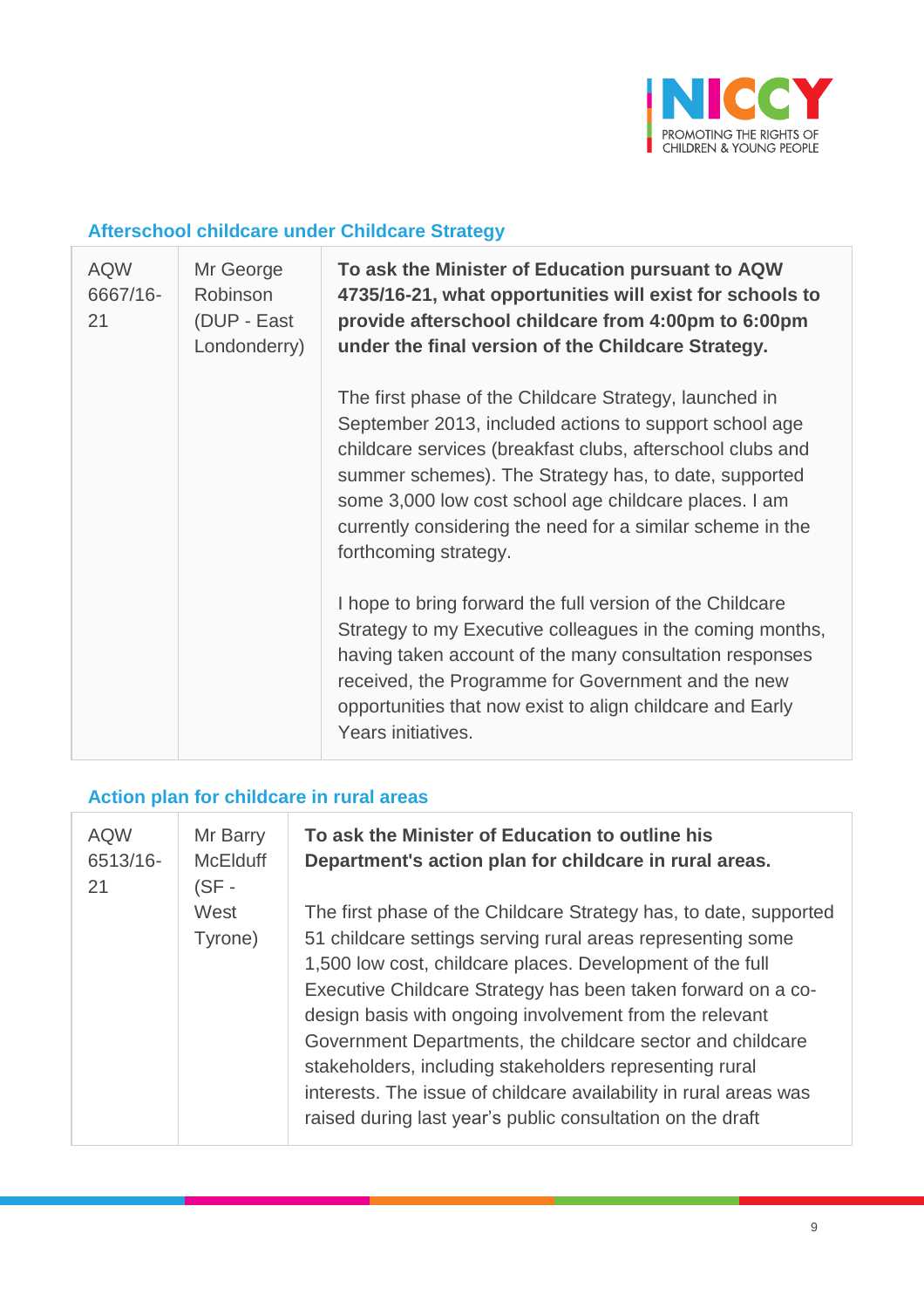

| <b>Executive Childcare Strategy.</b>                                                                                                                                                                                                                                                                                    |
|-------------------------------------------------------------------------------------------------------------------------------------------------------------------------------------------------------------------------------------------------------------------------------------------------------------------------|
| I hope to bring forward the full version of the Childcare Strategy<br>to my Executive colleagues in the coming months, having taken<br>account of the many consultation responses received, the<br>Programme for Government and the new opportunities that now<br>exist to align childcare and Early Years initiatives. |

## **Savings from Draft Strategic Area Plan for School Provision**

| Mr Mike<br><b>Nesbitt</b><br>(UUP -<br>Strangford) | To ask the Minister of Education what are the projected<br>savings to be made by 2018-19 as a result of the<br>implementation of the Draft Strategic Area Plan for School                                                                                                                                                                                                                                                                                                                                                                                                                                                                                                                                                                                                                                                                                                                                                                                                                                                                                                |
|----------------------------------------------------|--------------------------------------------------------------------------------------------------------------------------------------------------------------------------------------------------------------------------------------------------------------------------------------------------------------------------------------------------------------------------------------------------------------------------------------------------------------------------------------------------------------------------------------------------------------------------------------------------------------------------------------------------------------------------------------------------------------------------------------------------------------------------------------------------------------------------------------------------------------------------------------------------------------------------------------------------------------------------------------------------------------------------------------------------------------------------|
|                                                    | The draft strategic Area Plan is the outworking of Area<br>Planning which is the process to implement the Sustainable<br>Schools Policy. It aims to ensure children and young people<br>have access to educational pathways and a broad and<br>balanced curriculum that meets their needs. Area planning of<br>education provision is not focussed on achieving a projected<br>level of savings rather it focuses on maximising the impact of<br>available resources by working towards a network of schools<br>that are educationally and financially viable. For this reason<br>the Department does not set a projected savings figure nor<br>does it routinely calculate savings that accrue from<br>implementation of area solutions.<br>The draft strategic Area Plan covers the three year period<br>from April 2017 to March 2020. Over this period it would be<br>expected that there will be a reduction in the number of<br>unsustainable schools which will lead to a more effective use<br>of the budget available for the benefit of pupils in all schools. |
|                                                    | Provision.                                                                                                                                                                                                                                                                                                                                                                                                                                                                                                                                                                                                                                                                                                                                                                                                                                                                                                                                                                                                                                                               |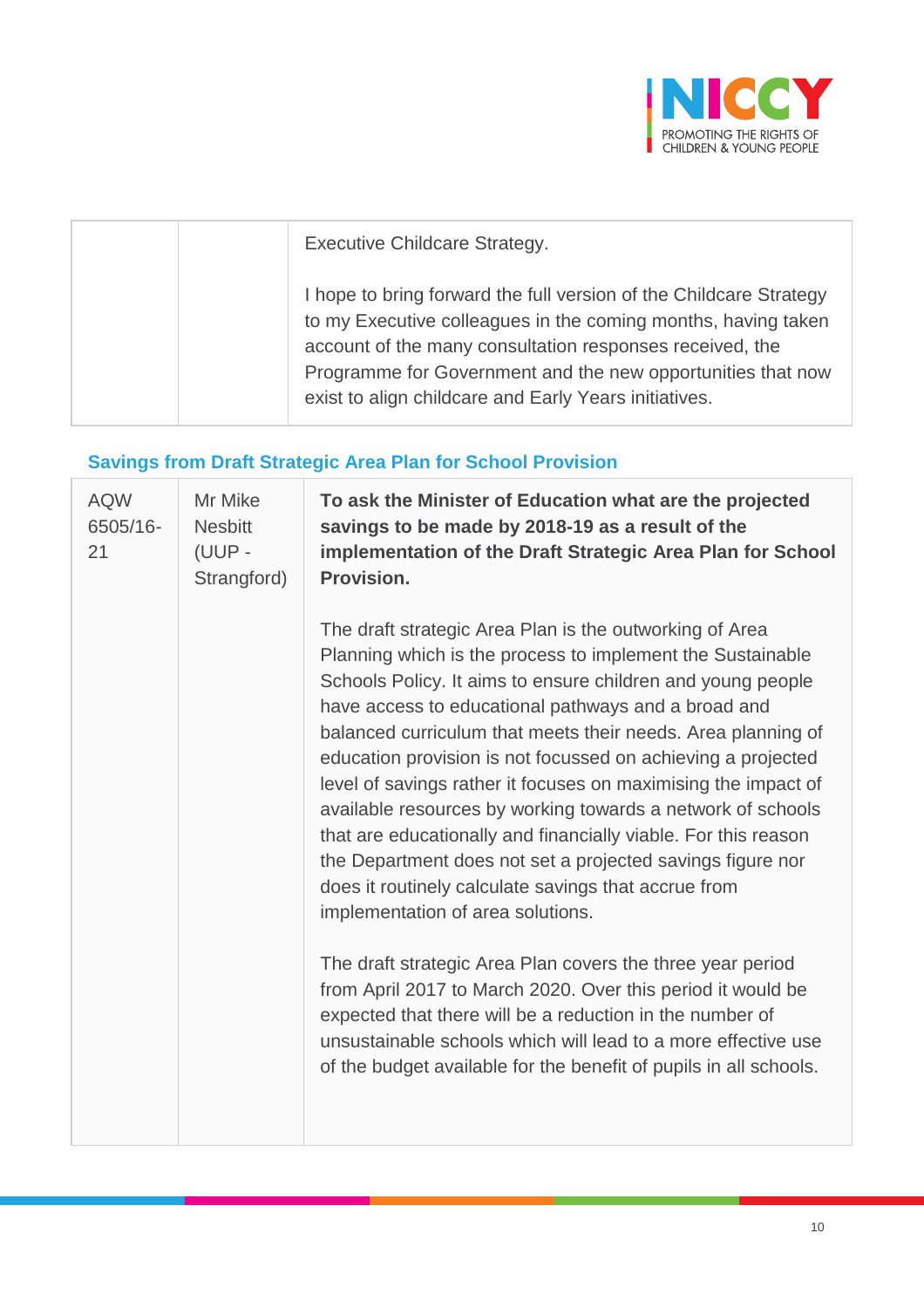

## **Children being educated in a non-school setting**

| $\underline{AO}$<br>$\underline{W}$<br>6504 | <b>Mrs</b><br>Sand<br>ra     | To ask the Minister of Education how many children are receiving<br>primary or post-primary education in a non-school setting. |                                                            |                                                                                                                                                                                                                                                                                                                                                                                                                                                                                                                                                                |                     |                |   |  |  |
|---------------------------------------------|------------------------------|--------------------------------------------------------------------------------------------------------------------------------|------------------------------------------------------------|----------------------------------------------------------------------------------------------------------------------------------------------------------------------------------------------------------------------------------------------------------------------------------------------------------------------------------------------------------------------------------------------------------------------------------------------------------------------------------------------------------------------------------------------------------------|---------------------|----------------|---|--|--|
| $16-$<br>21                                 | Over<br>end<br>(UUP<br>- Mid | questions.<br><b>SOUTH</b>                                                                                                     |                                                            | The Education Authority has provided the following tables, broken down<br>by Area, which detail all the information requested in each of the three<br><b>NO OF</b><br><b>NO OF</b><br><b>POST-</b><br><b>PRIMA</b><br><b>PRIMA</b><br>ILL<br><b>RY</b><br><b>RY</b><br><b>CHILD</b><br><b>CHILD</b><br><b>SE</b><br><b>HEA</b><br><b>REN</b><br><b>REN</b><br><b>LTH</b><br><b>BD</b><br>$\bf{0}$<br>28<br>28<br>$\boldsymbol{0}$<br>13<br>(in<br>Centre)<br>7<br>(Outrea<br>3<br>ch<br>(Outrea<br>Suppor<br>23<br>$\boldsymbol{0}$<br>t)<br>ch)<br>11<br>(in) |                     |                |   |  |  |
|                                             | Ulste<br>r)                  | <b>NAME OF</b><br><b>FACILITY</b>                                                                                              | <b>TOTAL</b><br><b>NO OF</b><br><b>CHILD</b><br><b>REN</b> |                                                                                                                                                                                                                                                                                                                                                                                                                                                                                                                                                                |                     |                |   |  |  |
|                                             |                              | Lough Road<br>Learning<br>Centre<br>27 Lough<br>Road, BT6<br>6JJ                                                               | 28                                                         |                                                                                                                                                                                                                                                                                                                                                                                                                                                                                                                                                                |                     |                |   |  |  |
|                                             |                              | TamnamoreLe<br>arning Centre<br>151Tamnamor<br>eRoad, BT71<br>6HW                                                              | 13<br>(in)<br>Centre)<br>$10$ (Outr<br>each<br>Support     |                                                                                                                                                                                                                                                                                                                                                                                                                                                                                                                                                                |                     |                |   |  |  |
|                                             |                              | <b>KinnegoCentr</b><br>e<br>56 LielalvRna                                                                                      | 11<br>(in)<br>$C_{\Delta n}$ tra)                          | ∩                                                                                                                                                                                                                                                                                                                                                                                                                                                                                                                                                              | $C_{\Delta n}$ tra) | 2 <sub>A</sub> | U |  |  |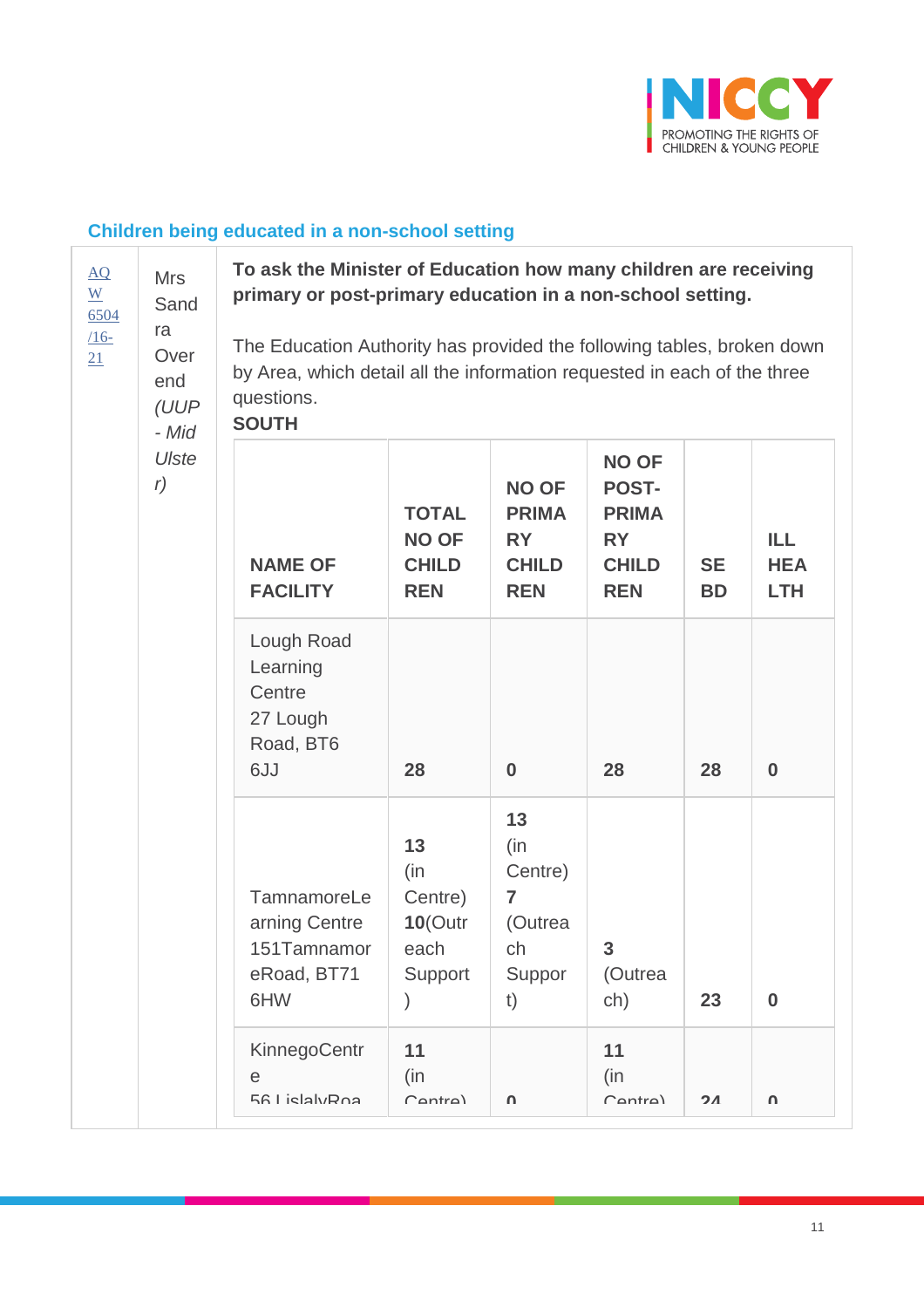

| d, BT71 6TB                                                                | $\big)$ | $13$ (Outr<br>each<br>Support                                  |                |                                                                                   | 13<br>(Outrea<br>ch)                                                                              |                        |                                  |
|----------------------------------------------------------------------------|---------|----------------------------------------------------------------|----------------|-----------------------------------------------------------------------------------|---------------------------------------------------------------------------------------------------|------------------------|----------------------------------|
| Newry EOTAS<br>61 Dominic<br>Street, BT35<br>8BW                           | 21      |                                                                | $\bf{0}$       |                                                                                   | 21                                                                                                | 21                     | $\bf{0}$                         |
| <b>Home Tuition</b>                                                        | 27      |                                                                | $\overline{3}$ |                                                                                   | 24                                                                                                | 2 <sup>1</sup>         | 25                               |
| <b>NORTH EAST</b>                                                          |         |                                                                |                |                                                                                   |                                                                                                   |                        |                                  |
| <b>NAME OF</b><br><b>FACILITY</b>                                          |         | <b>TOTA</b><br>L NO<br><b>OF</b><br><b>CHILD</b><br><b>REN</b> |                | <b>NO</b><br><b>OF</b><br><b>PRIM</b><br><b>ARY</b><br><b>CHILD</b><br><b>REN</b> | <b>NO</b><br><b>OF</b><br><b>POST-</b><br><b>PRIM</b><br><b>ARY</b><br><b>CHILD</b><br><b>REN</b> | <b>SE</b><br><b>BD</b> | ILL.<br><b>HEA</b><br><b>LTH</b> |
| SunleaEducationa<br>I Guidance Centre<br>180 Ballycastle<br>Road, BT52 2EH |         | $\mathbf{3}$                                                   |                | $\bf{0}$                                                                          | $\mathbf{3}$                                                                                      | $\mathbf{3}$           | $\bf{0}$                         |
| <b>Thornberry PRU</b><br><b>EOTAS</b><br>180 Ballycastle<br>Road, BT52 2EH |         | 8                                                              |                | 8                                                                                 | $\bf{0}$                                                                                          | 8                      | $\bf{0}$                         |
| <b>DromardEOTAS</b><br>70 TamlaghtRoad,<br><b>BT46 5XB</b>                 |         | 10                                                             |                | $\bf{0}$                                                                          | 10                                                                                                | 10                     | $\bf{0}$                         |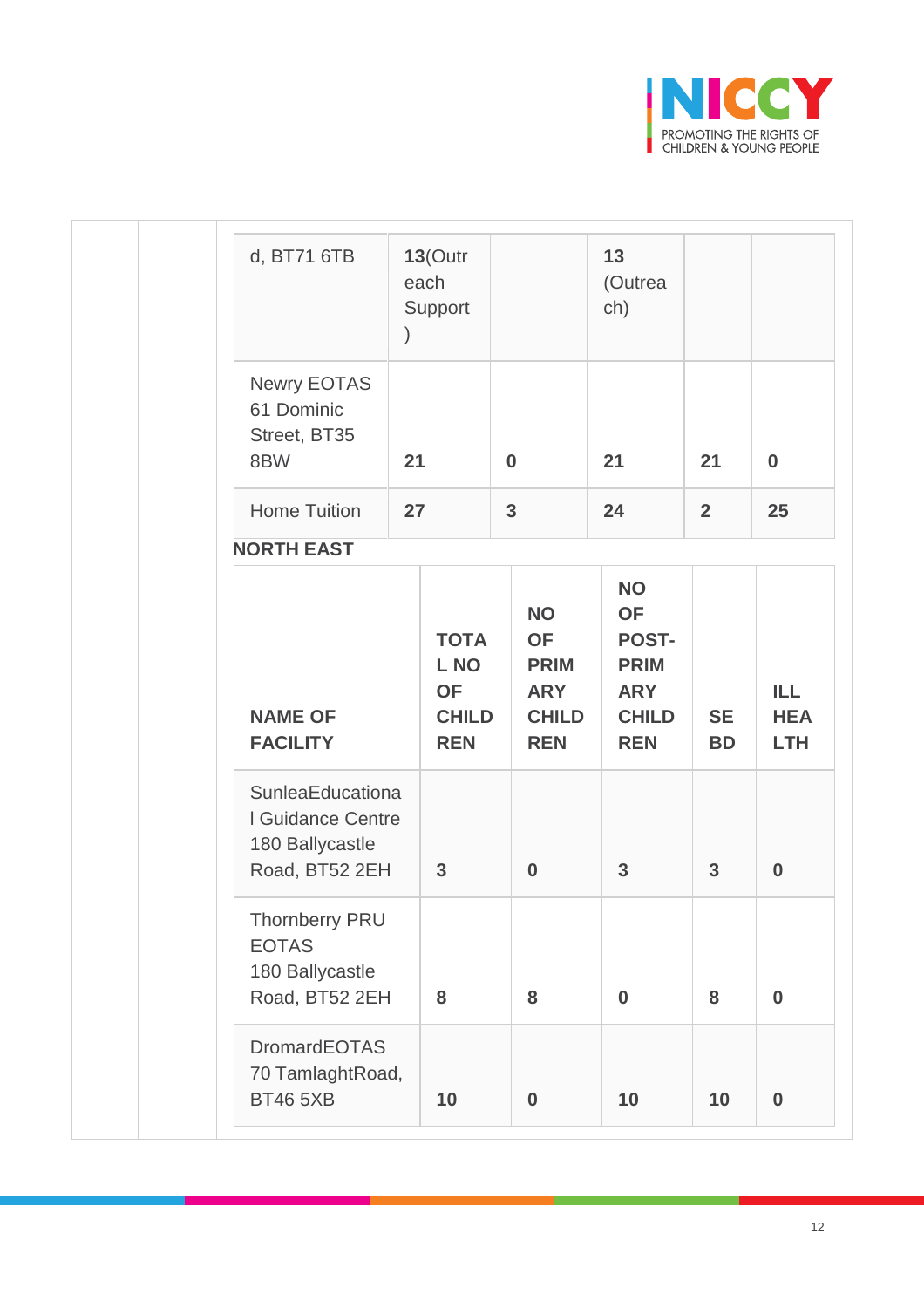

| <b>NAME OF</b><br><b>FACILITY</b>                                                                  | <b>TOTAL</b><br><b>NO OF</b><br><b>CHILD</b><br><b>REN</b> |                               | <b>NO OF</b><br><b>PRIMA</b><br><b>RY</b><br><b>CHILD</b><br><b>REN</b> |                            | <b>NO OF</b><br><b>POST-</b><br><b>PRIMA</b><br><b>RY</b><br><b>CHILD</b><br><b>REN</b> | <b>SE</b><br><b>BD</b>        | ILL.<br><b>HEAL</b><br>TH |
|----------------------------------------------------------------------------------------------------|------------------------------------------------------------|-------------------------------|-------------------------------------------------------------------------|----------------------------|-----------------------------------------------------------------------------------------|-------------------------------|---------------------------|
| <b>BELFAST</b>                                                                                     |                                                            |                               |                                                                         |                            |                                                                                         |                               |                           |
| NewtownabbeyEd<br>uc Guidance<br>Centre<br>231JordanstownR<br>oad, BT37 0LX<br><b>Home Tuition</b> |                                                            | $\overline{\mathbf{4}}$<br>94 |                                                                         | $\bf{0}$<br>$\overline{7}$ | $\overline{\mathbf{4}}$<br>87                                                           | $\overline{\mathbf{4}}$<br>53 | $\boldsymbol{0}$<br>41    |
| Lea Green PRU<br><b>EOTAS</b><br>GlenvarnaDrive,<br><b>BT36 5JB</b>                                |                                                            | $\overline{7}$                |                                                                         | $\overline{7}$             | $\bf{0}$                                                                                | $\overline{7}$                | $\bf{0}$                  |
| <b>Rathmore EducG</b><br>uidance Centre<br>10LoughanmoreR<br>oad, BT41 2HQ                         |                                                            | $\mathbf{3}$                  |                                                                         | $\bf{0}$                   | $\mathbf{3}$                                                                            | $\mathbf{3}$                  | $\boldsymbol{0}$          |
| Newtownabbey<br><b>EOTAS</b><br>231JordanstownR<br>oad, BT37 0LX                                   |                                                            | 12                            |                                                                         | $\bf{0}$                   | 12                                                                                      | 12                            | $\bf{0}$                  |
| <b>Braid EOTAS</b><br>187 CarnloughRo<br>ad, BT43 7JW                                              |                                                            | 11                            |                                                                         | $\bf{0}$                   | 11                                                                                      | 11                            | $\bf{0}$                  |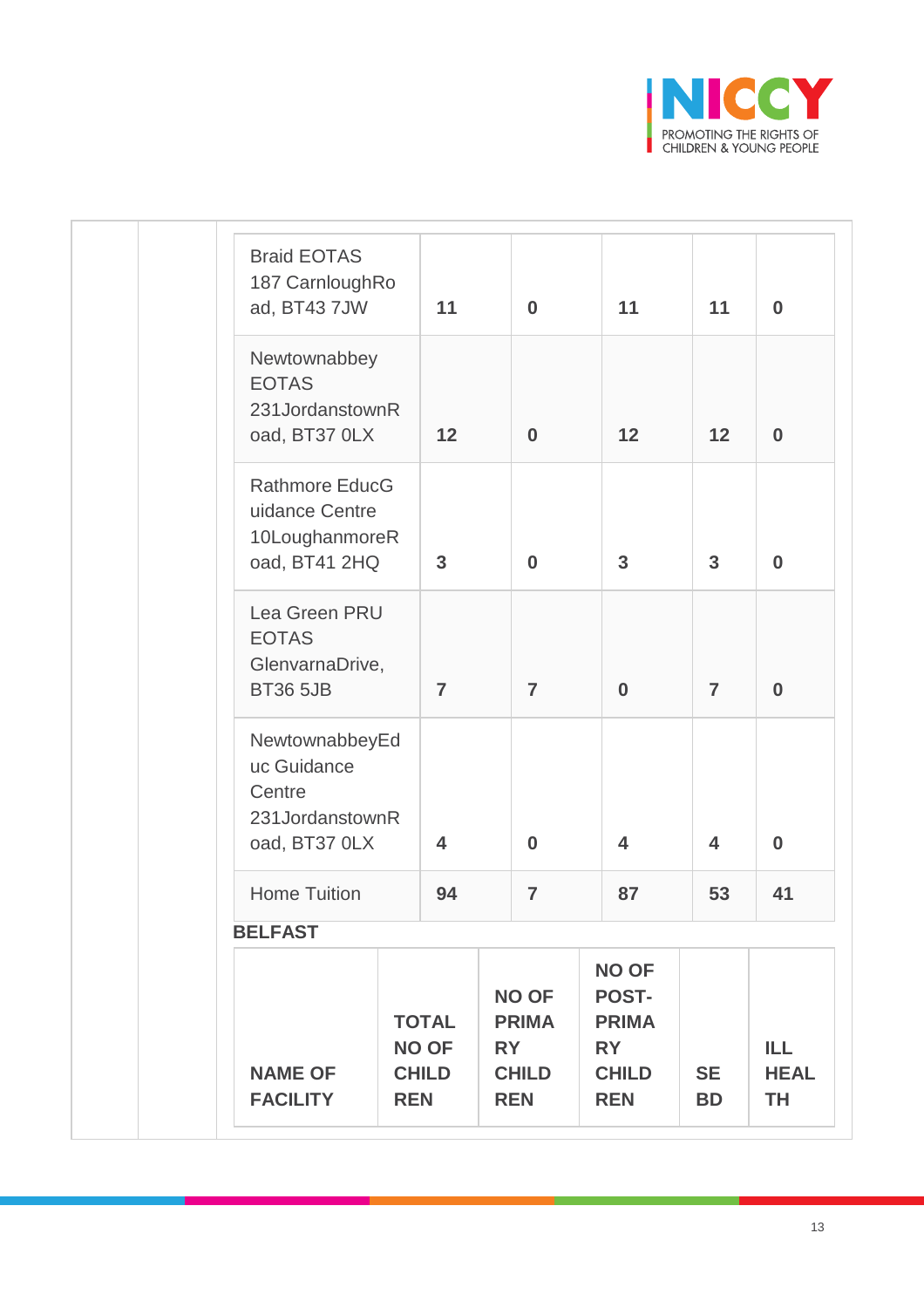

| Pathways<br><b>EOTAS</b>                                                                                                                                                                        | 36             | $\bf{0}$                    | 36             | 36                                       | $\bf{0}$         |
|-------------------------------------------------------------------------------------------------------------------------------------------------------------------------------------------------|----------------|-----------------------------|----------------|------------------------------------------|------------------|
| NewstartEdu<br>cation Centre<br>1aDunlewey<br>Street, BT13<br>2QH                                                                                                                               | 9              | $\bf{0}$                    | 9              | 9                                        | $\bf{0}$         |
| <b>Conway Mill</b><br>5-7 Conway<br>Street, BT13<br>2DE                                                                                                                                         | 8              | $\bf{0}$                    | 8              | 8                                        | $\bf{0}$         |
| <b>Belfast</b><br>Hospital<br>School<br>(Tuition)<br><b>Belfast</b><br>Hospital<br>School (In-<br>patients)<br><b>Belfast</b><br>Hospital<br>School<br>(TOPS)<br>Falls Road,<br><b>BT12 6BE</b> | 32<br>27<br>17 | 5<br>16<br>$\boldsymbol{0}$ | 27<br>11<br>17 | $\bf{0}$<br>$\boldsymbol{0}$<br>$\bf{0}$ | 32<br>27<br>17   |
| Loughshore<br>889 Shore<br>Road, BT36<br>7DH                                                                                                                                                    | 83             | $\bf{0}$                    | 83             | 83                                       | $\boldsymbol{0}$ |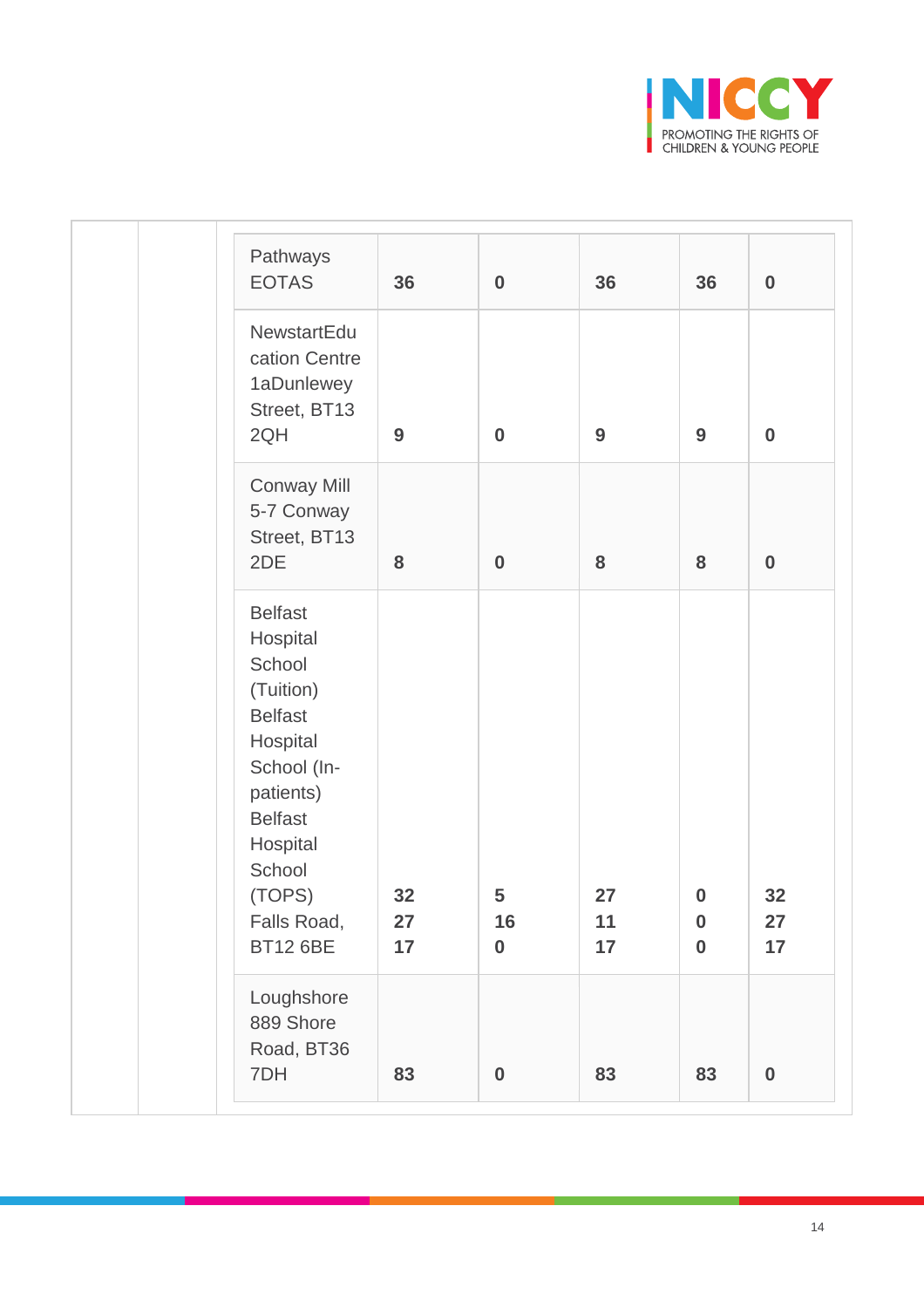

| <b>Link Centre</b><br>8-30 Barrack<br>Street, BT12<br>4AJ                    | 10                                                         | $\bf{0}$                                                                | 10                                                                               | 10                      | $\bf{0}$                         |
|------------------------------------------------------------------------------|------------------------------------------------------------|-------------------------------------------------------------------------|----------------------------------------------------------------------------------|-------------------------|----------------------------------|
| <b>SOUTH EAST</b>                                                            |                                                            |                                                                         |                                                                                  |                         |                                  |
| <b>NAME OF</b><br><b>FACILITY</b>                                            | <b>TOTAL</b><br><b>NO OF</b><br><b>CHILD</b><br><b>REN</b> | <b>NO OF</b><br><b>PRIMA</b><br><b>RY</b><br><b>CHILD</b><br><b>REN</b> | <b>NO OF</b><br>POST-<br><b>PRIMA</b><br><b>RY</b><br><b>CHILD</b><br><b>REN</b> | <b>SE</b><br><b>BD</b>  | ILL.<br><b>HEAL</b><br><b>TH</b> |
| Groomsport<br><b>ISU</b><br>SpringwellDri<br>ve, BT19 6TB                    | 9                                                          | $\bf{0}$                                                                | 9                                                                                | 9                       | $\bf{0}$                         |
| RedburnAEP<br>(Holywood<br>Road)<br>364 Old<br>Holywood<br>Road, BT18<br>9QH | 12                                                         | $\bf{0}$                                                                | 12                                                                               | 12                      | $\bf{0}$                         |
| Poleglass(La<br>gan Valley<br>AEP)<br>4aColinbrook<br>Green, BT17<br>0PQ     | 20                                                         | $\boldsymbol{0}$                                                        | 20                                                                               | 20                      | $\bf{0}$                         |
| PactlaraanhQ                                                                 | $\overline{\mathbf{z}}$                                    | U                                                                       | $\overline{\phantom{a}}$                                                         | $\overline{\mathbf{z}}$ | U                                |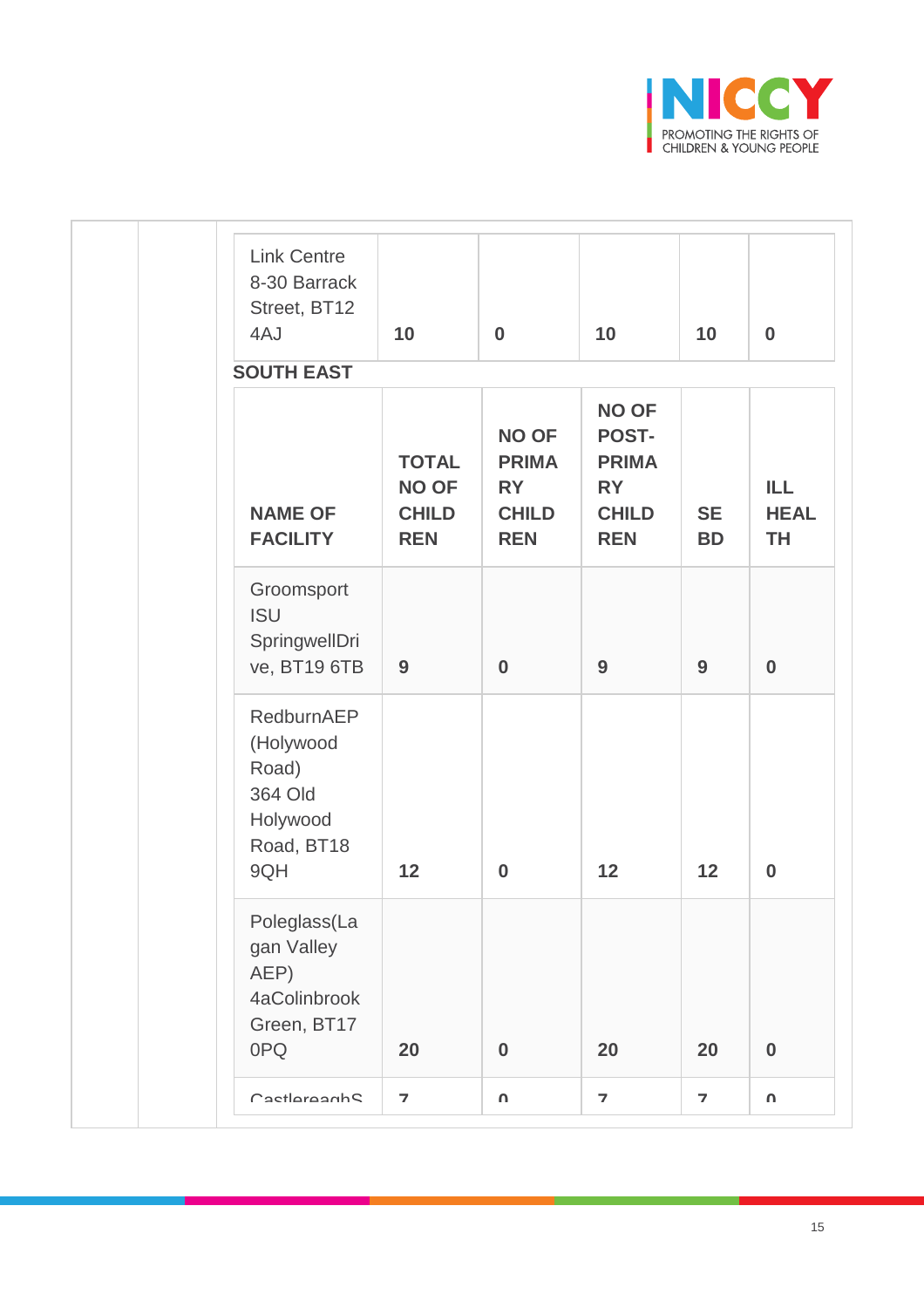

| upport Centre<br>56 MerokPark<br>, BT9 6LT                                                                  |    |                                                                |                                                                         |                                                                                         |                        |                                  |
|-------------------------------------------------------------------------------------------------------------|----|----------------------------------------------------------------|-------------------------------------------------------------------------|-----------------------------------------------------------------------------------------|------------------------|----------------------------------|
| Ardmore<br><b>EOTAS</b><br>Saul Road,<br><b>BT30 6NJ</b>                                                    | 12 |                                                                | $\bf{0}$                                                                | 12                                                                                      | 12                     | $\bf{0}$                         |
| <b>Home Tuition</b>                                                                                         | 34 |                                                                | $\overline{\mathbf{4}}$                                                 | 30                                                                                      | $6\phantom{1}$         | 28                               |
| <b>WEST</b>                                                                                                 |    |                                                                |                                                                         |                                                                                         |                        |                                  |
| <b>NAME OF</b><br><b>FACILITY</b>                                                                           |    | <b>TOTA</b><br>L NO<br><b>OF</b><br><b>CHILD</b><br><b>REN</b> | <b>NO OF</b><br><b>PRIM</b><br><b>ARY</b><br><b>CHILD</b><br><b>REN</b> | <b>NO OF</b><br><b>POST-</b><br><b>PRIM</b><br><b>ARY</b><br><b>CHILD</b><br><b>REN</b> | <b>SE</b><br><b>BD</b> | ILL.<br><b>HEA</b><br><b>LTH</b> |
| <b>Fir Trees</b><br>Learning<br>Centre, Knockavo<br>eResource<br>Centre<br>10AMelmountGar<br>dens, BT82 9EB |    | 5                                                              | 5                                                                       | $\bf{0}$                                                                                | 5                      | $\bf{0}$                         |
| Little<br>Oaks, Ardnashee<br>School, Upper<br>Campus<br>17 Racecourse<br>Road, BT48 7RE                     |    | 16                                                             | 16                                                                      | $\bf{0}$                                                                                | 16                     | $\bf{0}$                         |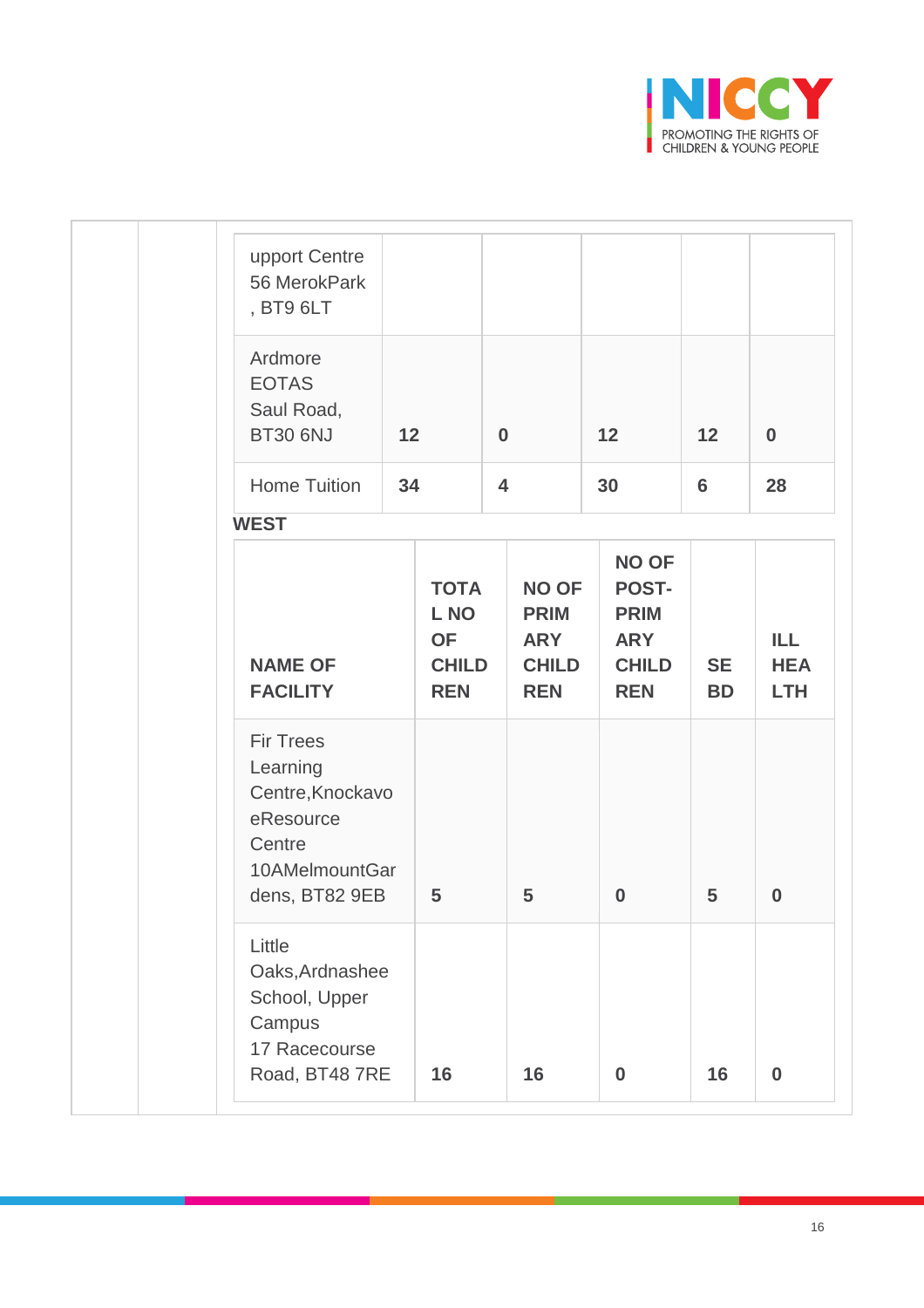

| Treetops KS1/2<br>Learning<br>Centre, Rossmar<br>2 BallyquinRoad,<br><b>BT49 9ET</b> | $\overline{\mathbf{4}}$ | $\overline{\mathbf{4}}$ | $\bf{0}$       | $\overline{\mathbf{4}}$ | $\bf{0}$         |
|--------------------------------------------------------------------------------------|-------------------------|-------------------------|----------------|-------------------------|------------------|
| LongtowerEOTA<br>S<br>Anne Street,<br><b>BT48 6PB</b>                                | 14                      | $\bf{0}$                | 14             | 14                      | $\bf{0}$         |
| <b>EDIT</b><br>86RossdowneyR<br>oad, BT47 5SU                                        | 5                       | $\bf{0}$                | 5              | 5                       | $\bf{0}$         |
| LimavadyEOTAS<br>2 BallyquinRoad,<br><b>BT49 9ET</b>                                 | $\overline{7}$          | $\bf{0}$                | $\overline{7}$ | $\overline{7}$          | $\bf{0}$         |
| MaydownEOTAS<br>1 MaydownRoad,<br><b>BT47 6UF</b>                                    | $16*$                   | $\bf{0}$                | 16             | 16                      | $\bf{0}$         |
| ArvaleeEOTAS<br>15 DeverneyRoa<br>d, BT79 0ND                                        | 10                      | $\boldsymbol{0}$        | 10             | 10                      | $\boldsymbol{0}$ |
| BallinamallardEO<br><b>TAS</b><br>35LettermoneyRo<br>ad, BT94 2LY                    | 9                       | $\bf{0}$                | 9              | 9                       | $\bf{0}$         |
| <b>Strabane</b><br>FOTAS Knockav                                                     | Ջ                       | U                       | $\mathbf{R}$   | Ջ                       | U                |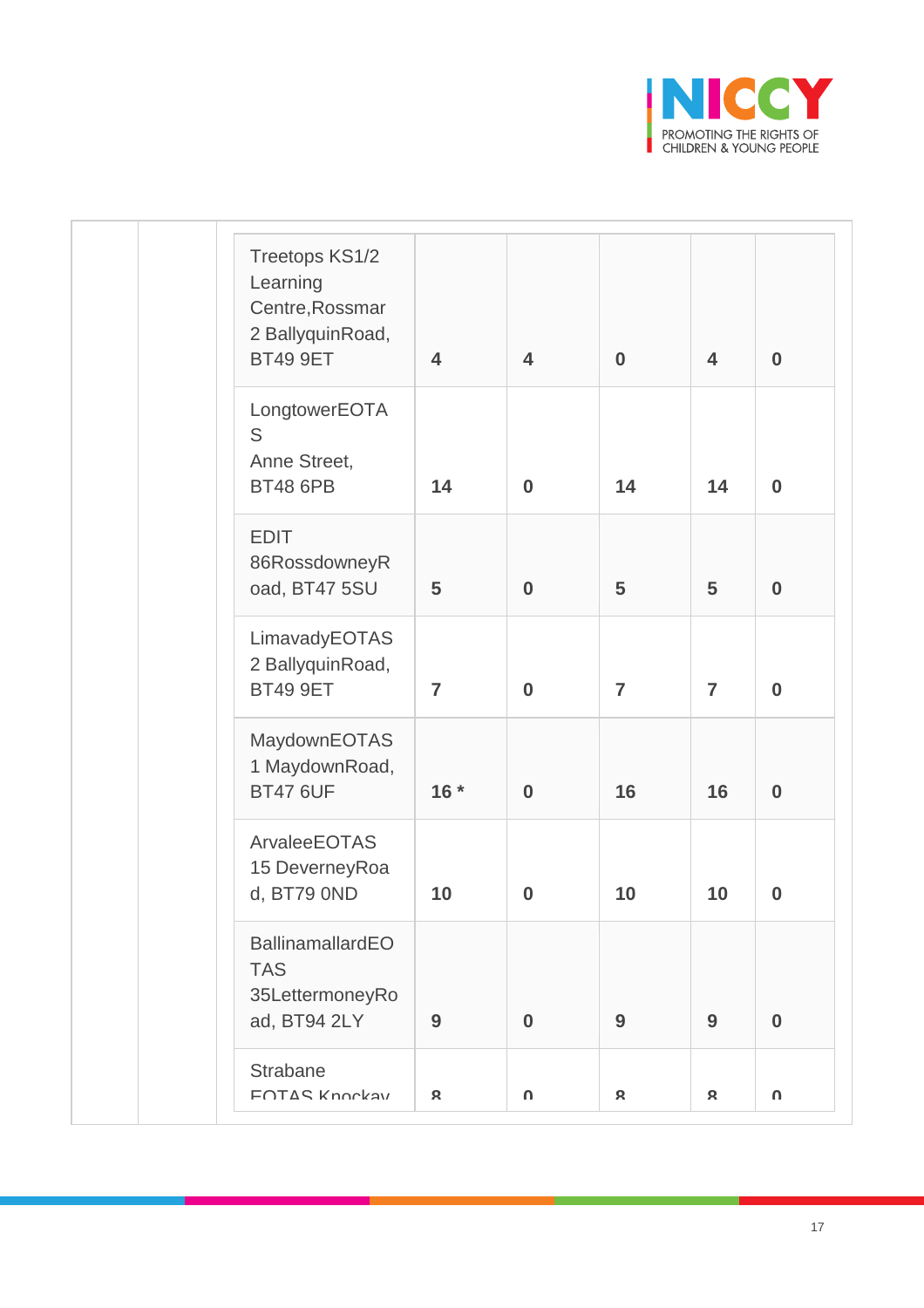

| oeResource<br>Centre<br>MelmountGarden<br>s, BT82 9EB                      |                |                                              |              |                                                                         |                                                                                  |                        |                                  |
|----------------------------------------------------------------------------|----------------|----------------------------------------------|--------------|-------------------------------------------------------------------------|----------------------------------------------------------------------------------|------------------------|----------------------------------|
| <b>Home Tuition</b>                                                        |                | 8                                            |              | $\bf{0}$                                                                | 8                                                                                | $\bf{0}$               | 8                                |
| * 8 KS3, 8 KS4<br><b>OTHER AGENCIES</b>                                    |                |                                              |              |                                                                         |                                                                                  |                        |                                  |
| <b>NAME OF</b><br><b>FACILITY</b>                                          | <b>REN</b>     | <b>TOTAL</b><br><b>NO OF</b><br><b>CHILD</b> |              | <b>NO OF</b><br><b>PRIMA</b><br><b>RY</b><br><b>CHILD</b><br><b>REN</b> | <b>NO OF</b><br>POST-<br><b>PRIMA</b><br><b>RY</b><br><b>CHILD</b><br><b>REN</b> | <b>SE</b><br><b>BD</b> | ILL.<br><b>HEAL</b><br><b>TH</b> |
| Woodlands<br>Youth<br><b>Justice</b><br>1Mosswood<br>Close, BT19<br>1TA    | 20             |                                              | $\bf{0}$     |                                                                         | $5$ (CSA)<br>$15$ (non<br>$CSA)$ *                                               | $\bf{0}$               | $\bf{0}$                         |
| IveaghCentr<br>$\mathop{\mathrm{e}}$<br>67<br>Broadway,<br><b>BT12 6HF</b> | $\overline{7}$ |                                              | $\bf{0}$     |                                                                         | $\overline{7}$                                                                   | $\overline{7}$         | $\bf{0}$                         |
| Glenmona<br>Glen Road,<br><b>BT11 8BX</b>                                  | $\overline{2}$ |                                              | $\bf{0}$     |                                                                         | $\overline{2}$                                                                   | $\overline{2}$         | $\bf{0}$                         |
| Reecharcht                                                                 | 14             |                                              | $\pmb{\cap}$ |                                                                         | 14                                                                               | $\mathbf n$            | 14                               |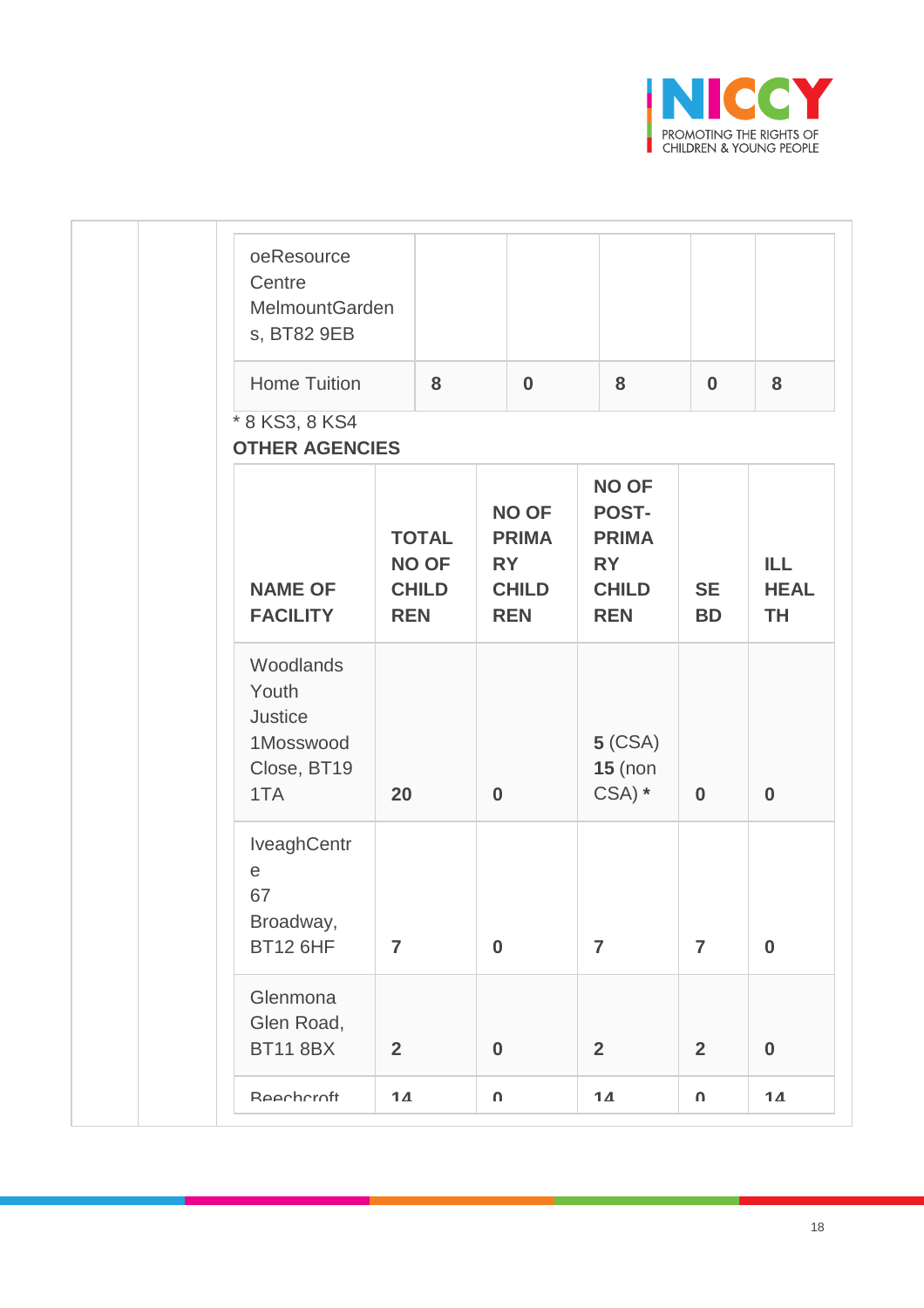

| 110<br>Saintfield<br>Road, BT8<br>6HD                                                                                              |  |  |  |
|------------------------------------------------------------------------------------------------------------------------------------|--|--|--|
| *5 of statutory school age (4 committed to sentence, 1 on remand), 15<br>over 16 year olds (3 committed to sentence, 12 on remand) |  |  |  |

# **Partnerships between DE and DoH**

| <b>AQW</b><br>6363/16-<br>21 | <b>Mrs</b><br>Rosemary<br><b>Barton</b><br>(UUP -<br>Fermanagh | To ask the Minister of Education what formal<br>partnerships exist between his Department and the<br>Department of Health for the delivery of health and<br>education services.                                                                                                                                                                                                                                                                                                                                                                                                                                                                                                                                                                                                                                                                                                                                                                                                                                                                                                                      |
|------------------------------|----------------------------------------------------------------|------------------------------------------------------------------------------------------------------------------------------------------------------------------------------------------------------------------------------------------------------------------------------------------------------------------------------------------------------------------------------------------------------------------------------------------------------------------------------------------------------------------------------------------------------------------------------------------------------------------------------------------------------------------------------------------------------------------------------------------------------------------------------------------------------------------------------------------------------------------------------------------------------------------------------------------------------------------------------------------------------------------------------------------------------------------------------------------------------|
|                              | and South<br>Tyrone)                                           | There are a range of mechanisms through which the<br>Departments of Education (DE) and Health (DoH) work<br>together for the delivery of health and education services.<br>In respect of the Sure Start Programme and Bright Start<br>School Age Childcare Grant Scheme, there are Memoranda<br>of Understanding (MoU) which formalise the financial<br>governance and accountability arrangements between DE<br>and DoH in respect of services provided and delivery of the<br>schemes. These are supplemented by respective Service<br>Level Agreements between DE and the Health and Social<br>Care Board (HSCB).<br>As part of the Northern Ireland Executive / Atlantic<br><b>Philanthropies Delivering Social Change Signature</b><br>Programme, the DoH and DE work collaboratively in the<br>delivery of Workstream 1 of the Early Intervention<br>Transformation Programme (EITP). EITP aims to improve<br>outcomes for children and young people across Northern<br>Ireland through embedding early intervention approaches<br>which are both transformation and sustainable. Workstream 1 |
|                              |                                                                |                                                                                                                                                                                                                                                                                                                                                                                                                                                                                                                                                                                                                                                                                                                                                                                                                                                                                                                                                                                                                                                                                                      |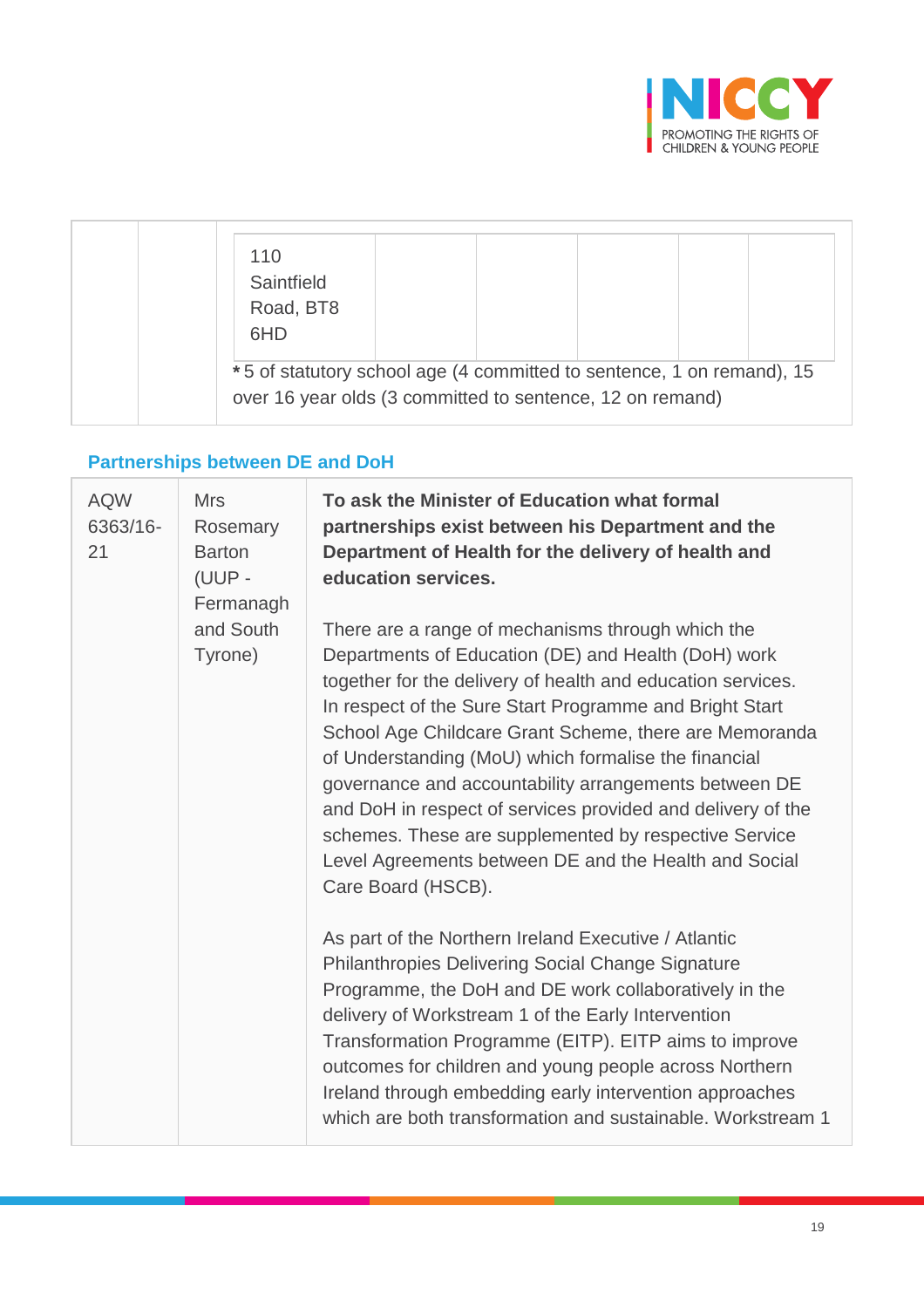

is led by DoH and the Terms of Reference for EITP Workstream 1 sets outs the working arrangements which include a Steering Group and Task Groups with representatives from health and education.

Another partnership project under EITP is a 3-year project which aims to raise educational outcomes of Looked After Children (LAC) through improving support at Key Stage 2 level. A LAC Champion, similar to the 'Virtual School Head' in England, has been appointed to provide the necessary oversight and challenge on behalf of the LAC KS2 cohort. The overall aim of the project is to improve the performance of LAC at KS2.

In the area of Special Educational Needs (SEN), at an operational level under the Special Educational Needs Framework, the Education Authority (EA) works with health authorities in regard to the provision of medical advice in connection with the statutory SEN assessment process. The EA also works with Health and Social Care Trusts (HSCTs) in regard to the provision of therapeutic services, as identified in a child's statement. Prime responsibility for the provision to children of therapeutic services rests with health and social services. This applies generally and also to any specification of such services in a statement of SEN.

The EA's Education Transition Service works in conjunction with HSCT professionals to ensure the provision of comprehensive and co-ordinated information as part of the statutory education transition planning process for statemented children.

There is a recently established Education/Health SEN Interfaces Project Board which is jointly chaired by DE and DoH and which will oversee a number of time-bound projects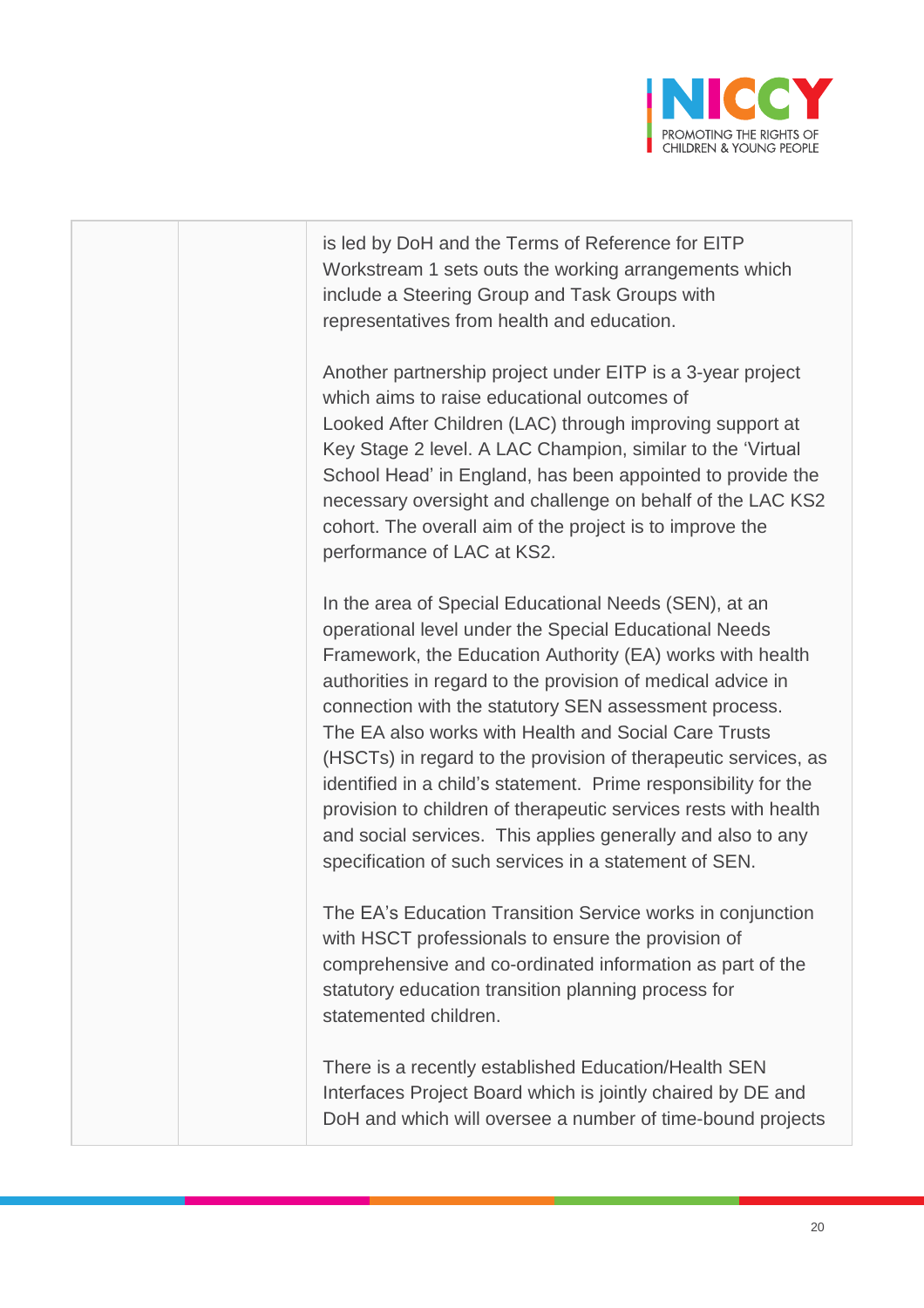

| related to improving education and health interfaces within the<br>SEN framework.                                                                                                                                                                                                        |
|------------------------------------------------------------------------------------------------------------------------------------------------------------------------------------------------------------------------------------------------------------------------------------------|
| Finally, DE and DoH, and indeed other Departments, also<br>collaborate on the delivery of a number of cross-<br>departmental policies and strategies on areas such as autism,<br>mental health and learning disability, suicide<br>prevention and domestic and sexual violence and abuse |

## **Community Regeneration Fund**

| <b>AQW</b><br>6586/16-<br>21 | <b>Mrs</b><br>Naomi<br>Long<br>(APNI -<br>East<br>Belfast) | To ask the Minister of Finance in light of his announcement<br>of the establishment of a £5million Community Regeneration<br>Fund, (i) whether this policy has been, or will be, subjected<br>to equality screening in line with the commitment under<br>paragraph 4.5 of the Department's statutory equality scheme;<br>and (ii) whether the fund will be allocated on the basis of<br>objective need, with the funding for external organisations<br>undertaken through an open application process on the<br>basis of published criteria. |
|------------------------------|------------------------------------------------------------|----------------------------------------------------------------------------------------------------------------------------------------------------------------------------------------------------------------------------------------------------------------------------------------------------------------------------------------------------------------------------------------------------------------------------------------------------------------------------------------------------------------------------------------------|
|                              |                                                            | In bringing projects to the Executive for funding through the in-<br>year monitoring process, departments must ensure proposals<br>have been subject to equality screening. In that respect I would<br>expect proposals for funding under the Community Regeneration<br>Fund to be no different from other proposals brought forward in<br>the January Monitoring round.                                                                                                                                                                     |
|                              |                                                            | The Community Regeneration Fund will seek to target<br>infrastructure projects in our most deprived and marginalised<br>communities, and seek to maintain momentum on peace building<br>and enhance our diverse heritages. Funding must be allocated in<br>the January Monitoring round and spent in this year. To this end I<br>will be engaging with Ministerial Colleagues over the coming<br>weeks to identify suitable capital projects.                                                                                                |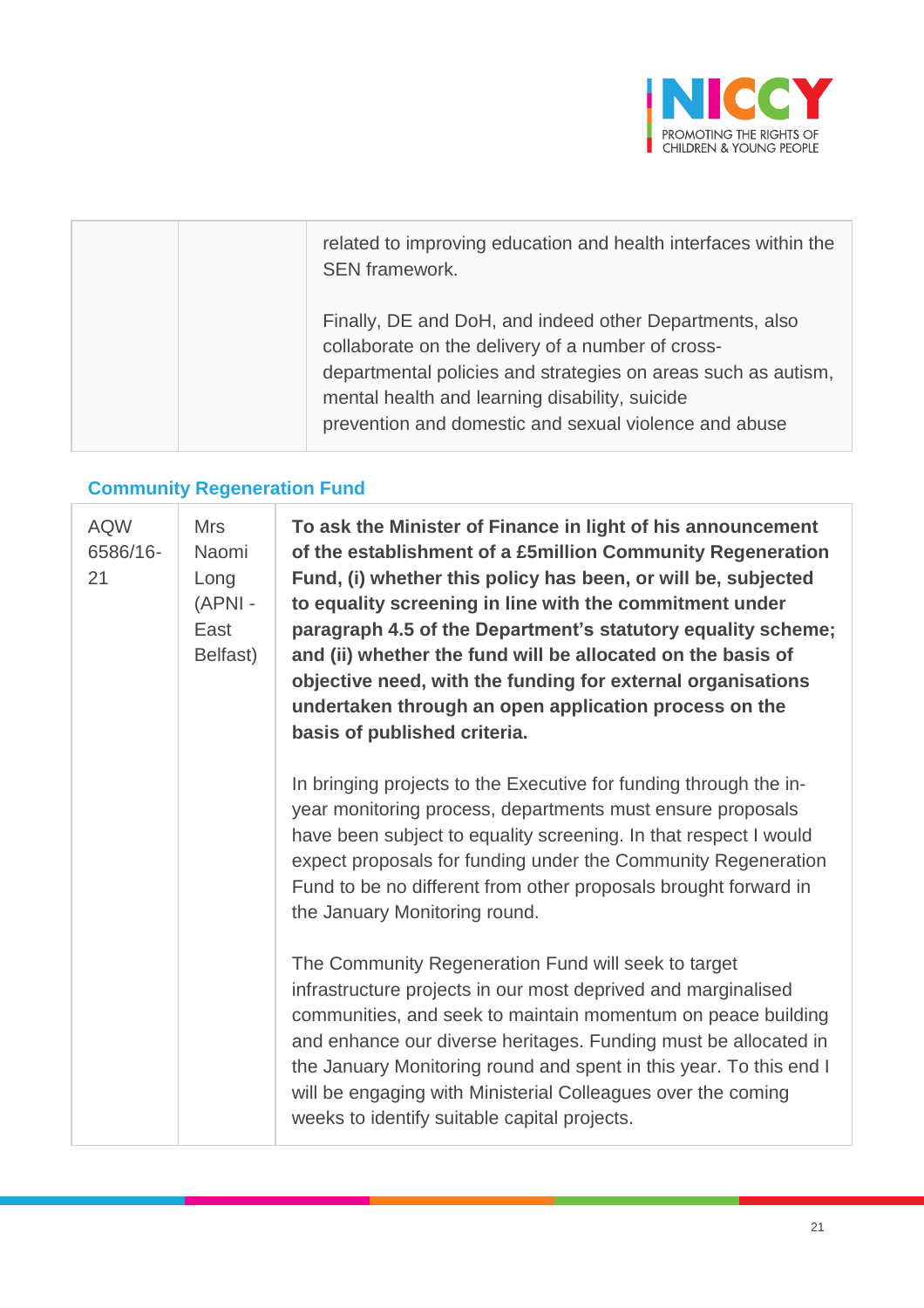

| The Executive will then agree allocations from the £5 million       |
|---------------------------------------------------------------------|
| available after considering the projects identified by departments. |

## **Breakdown of spend from Fresh Start Agreement on education and housing**

| <b>AQW</b><br>6384/16-<br>21 | Mr Mike<br><b>Nesbitt</b><br>(UUP -<br>Strangford) | To ask the Minister of Finance of the £500m agreed in the<br>A Fresh Start Agreement for education and housing, for a<br>breakdown of the (i) spend to date; and (ii) projected<br>expenditure.                                                                                                                                                                                                                                                                                                                                                                                                                                                                                               |
|------------------------------|----------------------------------------------------|-----------------------------------------------------------------------------------------------------------------------------------------------------------------------------------------------------------------------------------------------------------------------------------------------------------------------------------------------------------------------------------------------------------------------------------------------------------------------------------------------------------------------------------------------------------------------------------------------------------------------------------------------------------------------------------------------|
|                              |                                                    | The 'Fresh Start Agreement' provided for up to £50 million of<br>additional Capital expenditure per year over a ten year period<br>for investment in integrated and shared education; and shared<br>housing. The previous Secretary of State, Theresa<br>Villiers MP, announced the first tranche of shared / integrated<br>education projects on 23 March 2016. Spend to date on these<br>projects is only available from the Department of Education.<br>Any additional planned expenditure requires the agreement of<br>the current Secretary of State and it is anticipated that further<br>announcements in this respect will be made after the<br>Executive has agreed its next Budget. |

### **Funding for action plan to tackle paramilitarism**

| <b>AQW</b><br>6220/16-<br>21 | Mr Mike<br><b>Nesbitt</b><br>(UUP -<br>Strangford) | To ask the Minister of Finance to detail (i) when they were<br>first advised by HM Treasury that they would not be<br>releasing funding for the action plan to tackle<br>paramilitarism; (ii) what specific areas do the UK<br>government require more detail on; and (iii) when do they<br>anticipate this work will be completed. [Priority Written] |
|------------------------------|----------------------------------------------------|--------------------------------------------------------------------------------------------------------------------------------------------------------------------------------------------------------------------------------------------------------------------------------------------------------------------------------------------------------|
|                              |                                                    | The profile of funding for the five year period of the 'Tackling'<br>Paramilitary Activity, Criminality and Organised Crime' strand<br>of the Fresh Start agreement has not yet been finalised and<br>as such no funding has been requested from the British                                                                                           |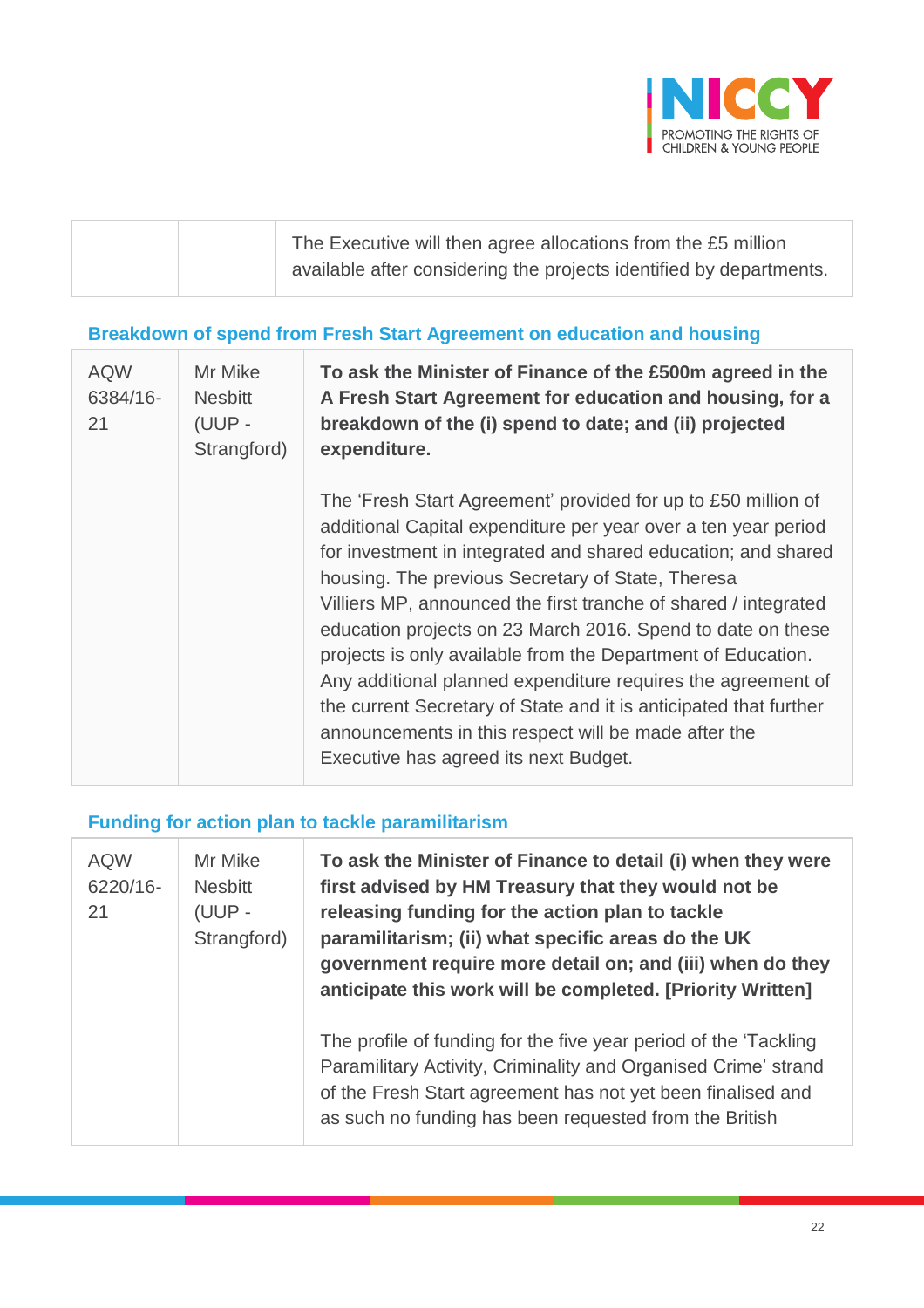

government in the 2016/17 financial year. The overall package is £50m over 5 years, with the Executive and the British government funding half each. There are no stipulations as to how that budget is profiled over the 5 years.

In line with the usual protocol, I will engage with Treasury when the Executive has agreed a profile for the full term of this work. There is no risk that this funding will be lost as the commitment in the Fresh Start Agreement was for an additional £25 million over 5 years. As such £25 million remains available over the coming 4 years.

DoJ are taking this work forward in order to draw down funding from April 2017. In the meantime, £4m of the £5m provided by the Executive in 2016/17 in support of early work to support communities and enhance law enforcement has been allocated. If any of the remaining £1m is not required this year it can be reallocated in the January monitoring round, and the funding restored at any point over the 5 years.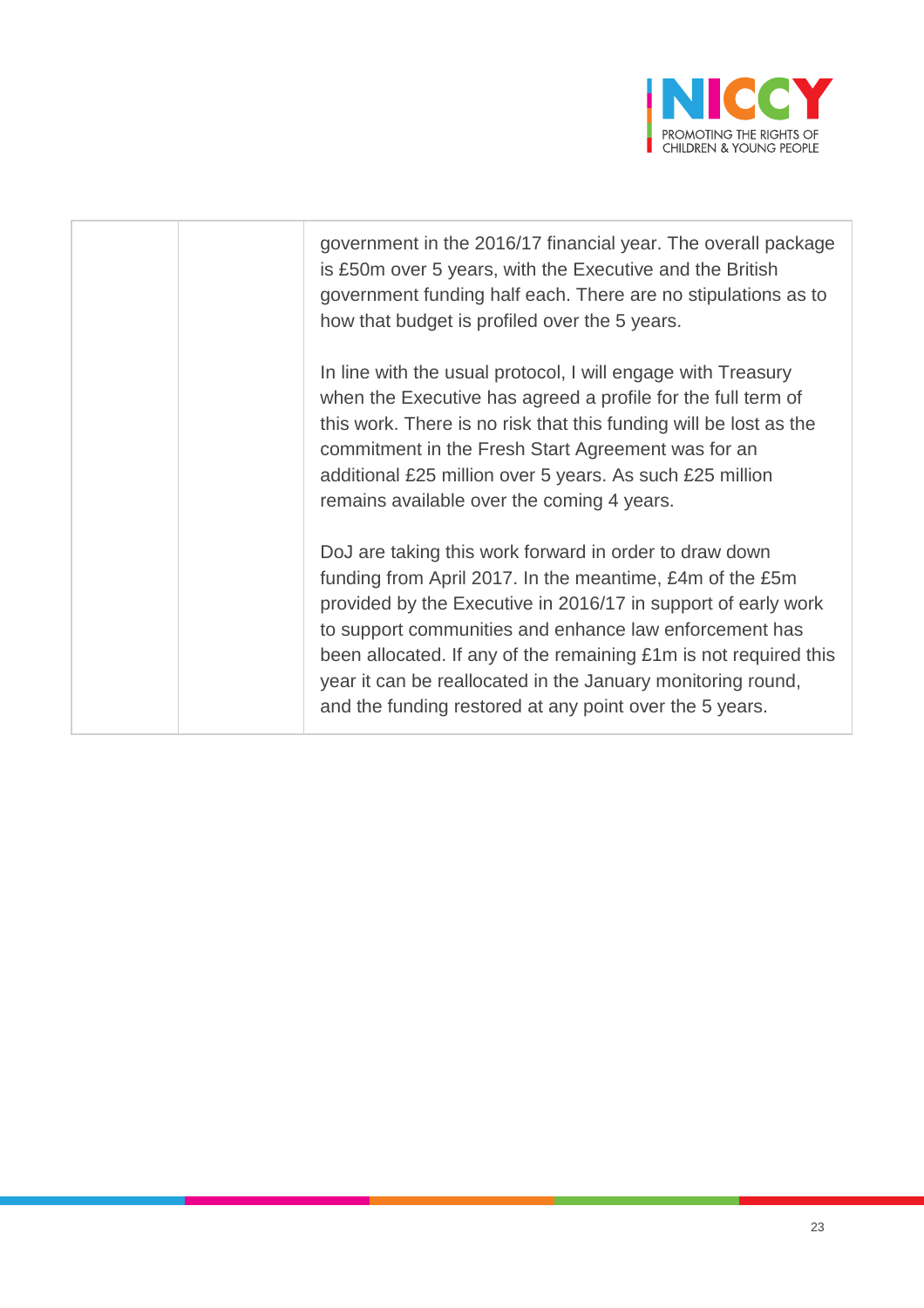

### **Number of people died by suicide in last 5 years**

[AQW](javascript:__doPostBack() [6174/16-](javascript:__doPostBack() [21](javascript:__doPostBack()

**To ask the Minister of Finance how many people have died by suicide in each of the last five years, broken down by constituency.**

The table overleaf details the number of deaths registered due to suicide1 in each Parliamentary Constituency between 2011 and 2015, the latest year for which finalised figures are available. **Number of Deaths from Suicide1, Registered by Year and Parliamentary Constituency (2011-2015)**

|                                  | <b>Parliamentary</b><br><b>Constituency</b> | <b>Registration Year</b> |      |                 |      |      |  |  |
|----------------------------------|---------------------------------------------|--------------------------|------|-----------------|------|------|--|--|
|                                  |                                             | 2011                     | 2012 | 2013            | 2014 | 2015 |  |  |
|                                  | <b>Belfast East</b>                         | 14                       | 11   | 23              | 11   | 16   |  |  |
|                                  | <b>Belfast North</b>                        | 31                       | 24   | 26              | 24   | 36   |  |  |
|                                  | <b>Belfast South</b>                        | 21                       | 19   | 13              | 20   | 21   |  |  |
|                                  | <b>Belfast West</b>                         | 29                       | 30   | 27              | 16   | 33   |  |  |
|                                  | <b>East Antrim</b>                          | 12                       | 16   | 12 <sup>2</sup> | 8    | 13   |  |  |
|                                  | East<br>Londonderry                         | 12                       | 21   | 16              | 8    | 11   |  |  |
| Ms Carla<br>Lockhart<br>$(DUP -$ | Fermanagh<br>and South<br><b>Tyrone</b>     | 16                       | 17   | 18              | 24   | 17   |  |  |
| Upper<br>Bann)                   | Foyle                                       | 15                       | 15   | 21              | 19   | 18   |  |  |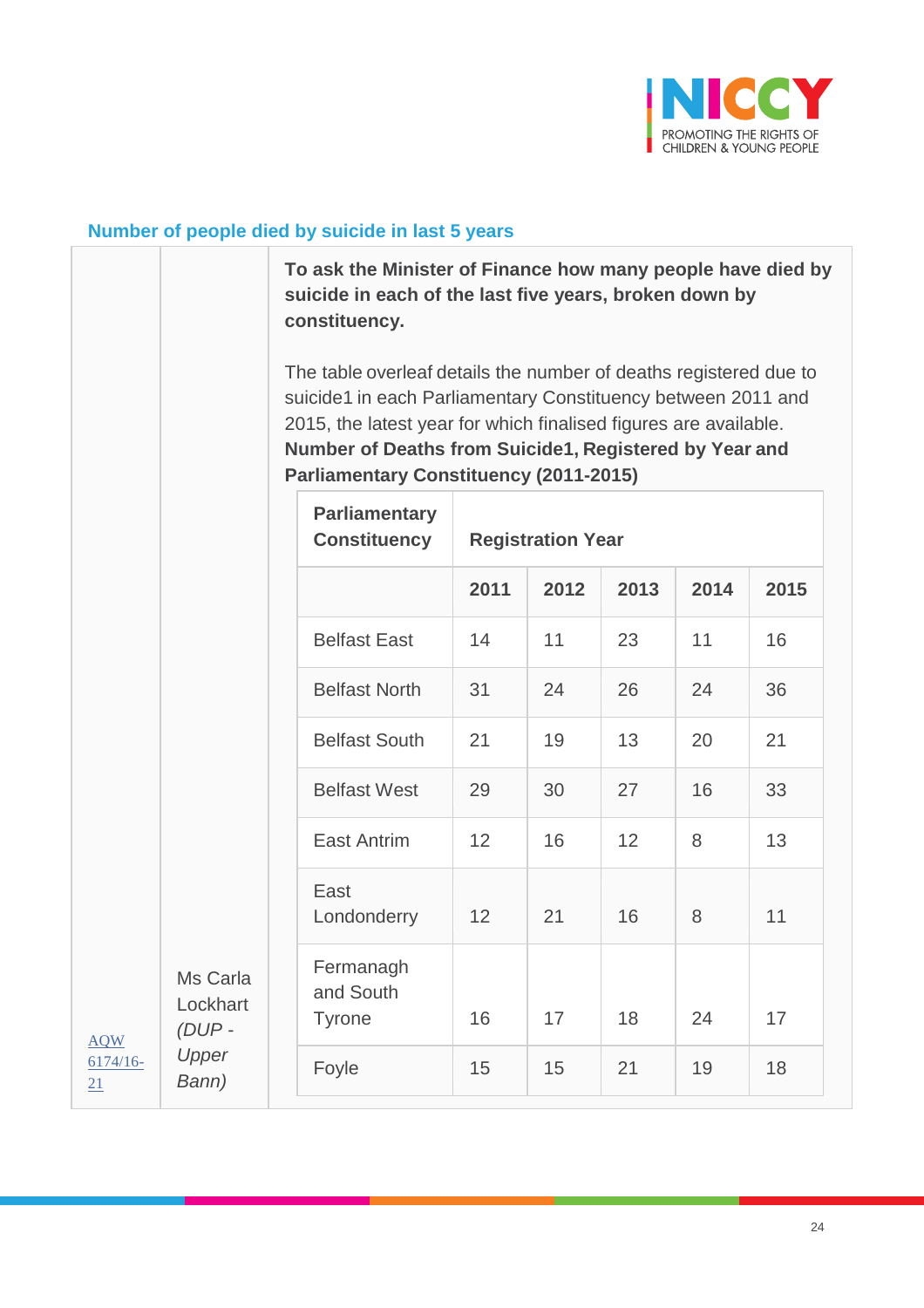

| Lagan Valley                                                                                                                                                                                                                                                                                                                                          | 15    | 19             | 19             | 8            | 18  |
|-------------------------------------------------------------------------------------------------------------------------------------------------------------------------------------------------------------------------------------------------------------------------------------------------------------------------------------------------------|-------|----------------|----------------|--------------|-----|
| <b>Mid Ulster</b>                                                                                                                                                                                                                                                                                                                                     | 14    | 10             | 15             | 10           | 11  |
| Newry and<br>Armagh                                                                                                                                                                                                                                                                                                                                   | 19    | 12             | 25             | 14           | 21  |
| <b>North Antrim</b>                                                                                                                                                                                                                                                                                                                                   | 13    | 12             | 18             | 17           | 12  |
| North Down                                                                                                                                                                                                                                                                                                                                            | 8     | $\overline{7}$ | 10             | $\mathsf{9}$ | 12  |
| South Antrim                                                                                                                                                                                                                                                                                                                                          | 14    | 13             | 15             | 14           | 11  |
| South Down                                                                                                                                                                                                                                                                                                                                            | $9\,$ | 12             | 18             | 17           | 17  |
| Strangford                                                                                                                                                                                                                                                                                                                                            | 10    | $\mathsf 9$    | $\overline{7}$ | 18           | 16  |
| <b>Upper Bann</b>                                                                                                                                                                                                                                                                                                                                     | 26    | 20             | 11             | 20           | 24  |
| West Tyrone                                                                                                                                                                                                                                                                                                                                           | 11    | $8\,$          | $\mathsf{9}$   | 11           | 10  |
| <b>Resident</b><br>Outside<br>Northern<br>Ireland                                                                                                                                                                                                                                                                                                     |       | 3              |                |              | 1   |
| <b>Overall Total</b>                                                                                                                                                                                                                                                                                                                                  | 289   | 278            | 303            | 268          | 318 |
| 1 In considering suicide events it is conventional to include cases<br>where the cause of death is classified as either 'Suicide and self-<br>inflicted injury' or 'Undetermined intent'. Since 2001, the ICD10<br>codes used for 'Suicide and self-inflicted injury' are X60-X84 and<br>Y87.0 and the ICD10 codes used for 'Undetermined intent' are |       |                |                |              |     |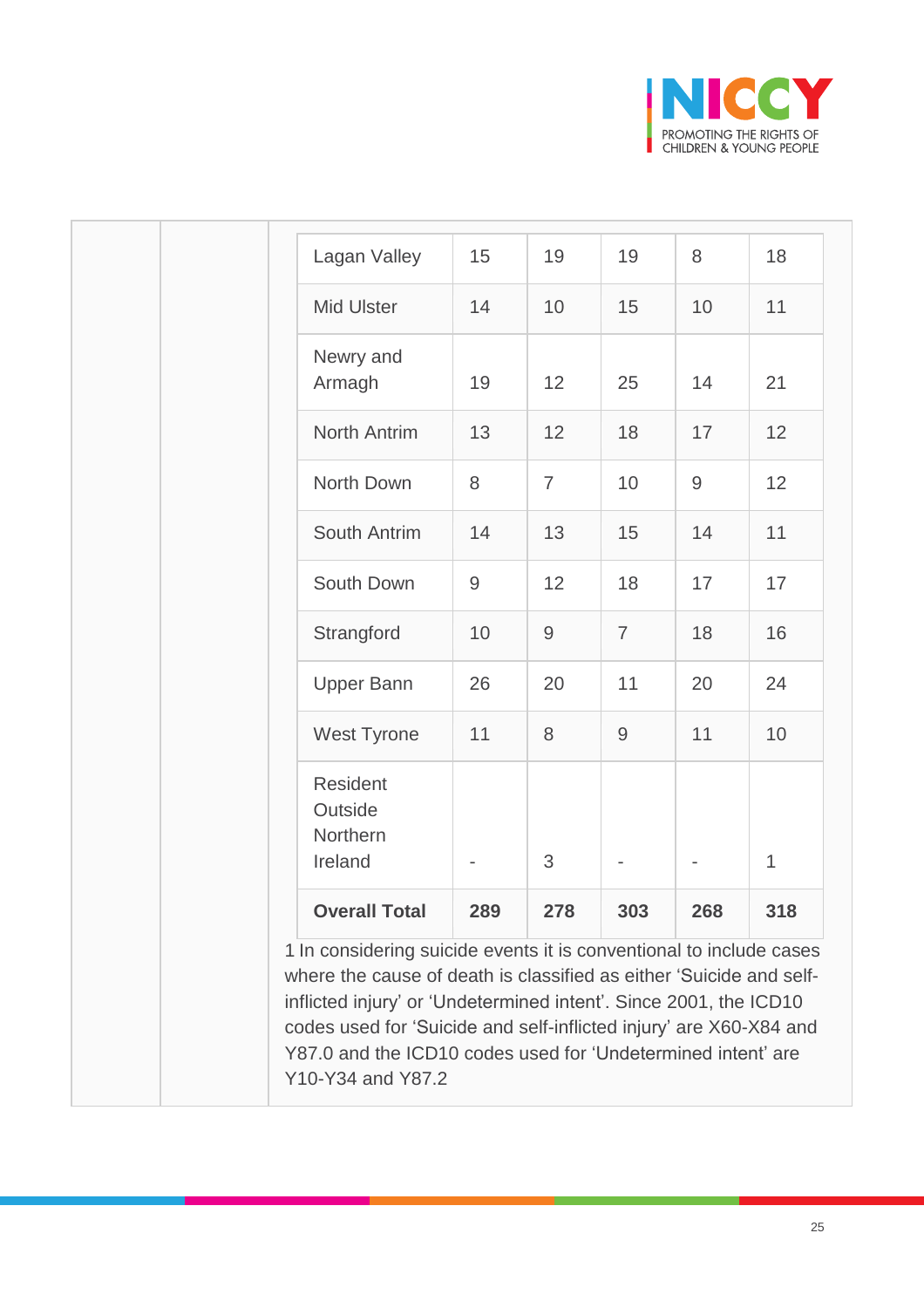

### **Self-declaration of transgender and non-binary people**

| <b>AQW</b><br>5763/16-<br>21 | Ms<br>Michaela<br><b>Boyle</b><br>$(SF -$<br>West | To ask the Minister of Finance whether she plans to renew<br>the Gender Recognition Act 2004 to grant transgender and<br>non-binary people the right of self-declaration, rather than<br>applying to a judicial panel.                                                                                                                                                                                                                                                                                                                                                                                                                                     |
|------------------------------|---------------------------------------------------|------------------------------------------------------------------------------------------------------------------------------------------------------------------------------------------------------------------------------------------------------------------------------------------------------------------------------------------------------------------------------------------------------------------------------------------------------------------------------------------------------------------------------------------------------------------------------------------------------------------------------------------------------------|
|                              | Tyrone)                                           | I would like to thank the Member for raising this important issue.<br>I have asked my officials to look again at the Gender<br>Recognition Act 2004 in light of the introduction in the South of<br>Ireland of the Gender Recognition Act 2015. That 2015<br>legislation introduces a simple self-declaratory model of gender<br>recognition without the applicant needing to present supporting<br>medical evidence of gender dysphoria. This could perhaps<br>provide a model for a simplified recognition process here. My<br>officials will also monitor the separate reviews of the 2004<br>Act being carried out in England & Wales and in Scotland. |

## **Prioritising patient on autism assessments in Belfast Trust**

| <b>AQW</b><br>$3441/16$ -<br>21 | <b>Ms</b><br>Joanne<br><b>Bunting</b><br>$(DUP -$<br>East | To ask the Minister of Health to outline the criteria the<br><b>Belfast Health and Social Care Trust uses to prioritise</b><br>patients on the waiting list for autism spectrum disorder<br>assessments.                                                                                                                                                                                                                                   |  |  |
|---------------------------------|-----------------------------------------------------------|--------------------------------------------------------------------------------------------------------------------------------------------------------------------------------------------------------------------------------------------------------------------------------------------------------------------------------------------------------------------------------------------------------------------------------------------|--|--|
|                                 | Belfast)                                                  | The Belfast Health and Social Care Trust has advised that<br>referrals for an autism assessment are dealt with on a<br>chronological basis. However, an expedited assessment is<br>considered when there is evidence of an identified clinical need.<br>Examples for children are deliberate harm to self or others; risk to<br>a family/Looked After Child/school placement and children with<br>severe global regression of development. |  |  |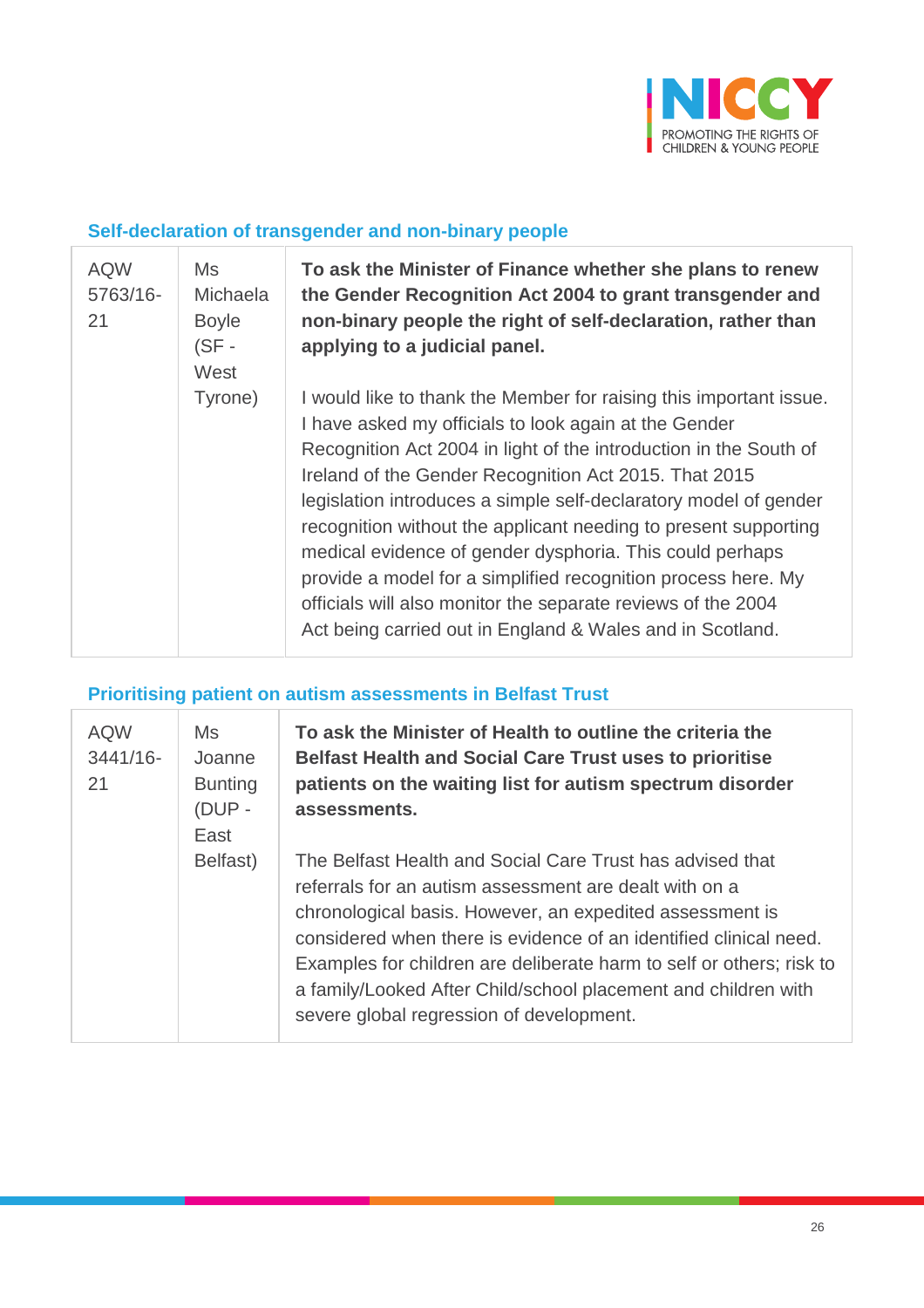

### **Number of young people in CAMHS who have died through suicide**

| <b>AQW</b><br>3410/16-<br>21 | <b>Ms</b><br><b>Nichola</b><br><b>Mallon</b><br>(SDLP-<br><b>North</b> | To ask the Minister of Health how many young people<br>known to the child and adolescent mental health services<br>and drug and alcohol mental health services have died<br>through suicide in the last three years.                                                                                                                                                                                                  |
|------------------------------|------------------------------------------------------------------------|-----------------------------------------------------------------------------------------------------------------------------------------------------------------------------------------------------------------------------------------------------------------------------------------------------------------------------------------------------------------------------------------------------------------------|
|                              | Belfast)                                                               | Information on the number of young people known to the child<br>and adolescent mental health services and drug and alcohol<br>mental health services that have died through suicide in the last<br>three years is not available.                                                                                                                                                                                      |
|                              |                                                                        | The 2015 National Confidential Inquiry into Suicide and Homicide<br>by People with Mental Illness found that during 2003-2013, 741<br>suicides were identified as patient suicides, i.e. the person had<br>been in contact with mental health services in the 12 months<br>prior to death. This represents 27% of general population<br>suicides, compared with 23% in Wales, 28% in England, and<br>30% in Scotland. |

## **Promotion of healthy eating amongst young people**

| <b>AQW</b><br>3016/16-<br>21 | Mrs Jo-<br>Anne<br>Dobson<br>(UUP - | To ask the Minister of Health what links the Public Health<br>Agency has with schools to assist in the promotion of<br>healthy eating amongst young people.                                                                                                                                                                                                                                                                                                                                                                                                                                                                                         |
|------------------------------|-------------------------------------|-----------------------------------------------------------------------------------------------------------------------------------------------------------------------------------------------------------------------------------------------------------------------------------------------------------------------------------------------------------------------------------------------------------------------------------------------------------------------------------------------------------------------------------------------------------------------------------------------------------------------------------------------------|
|                              | Upper<br>Bann)                      | The Public Health Agency (PHA) works with a range of<br>organisations across Government, statutory, voluntary and<br>community sectors to promote healthy eating. The school setting<br>is a significant area of focus for this work, with the Food in<br>Schools policy being a key area of joint activity.<br>The Food in Schools policy advocates a 'wholeschoolapproach'<br>to all food provided in schools, and to the development of the<br>necessary knowledge and skills in relation to healthy eating and<br>lifestyles. A Food in Schools Coordinator is jointly funded by the<br>PHA and Department of Education. Supporting the Food in |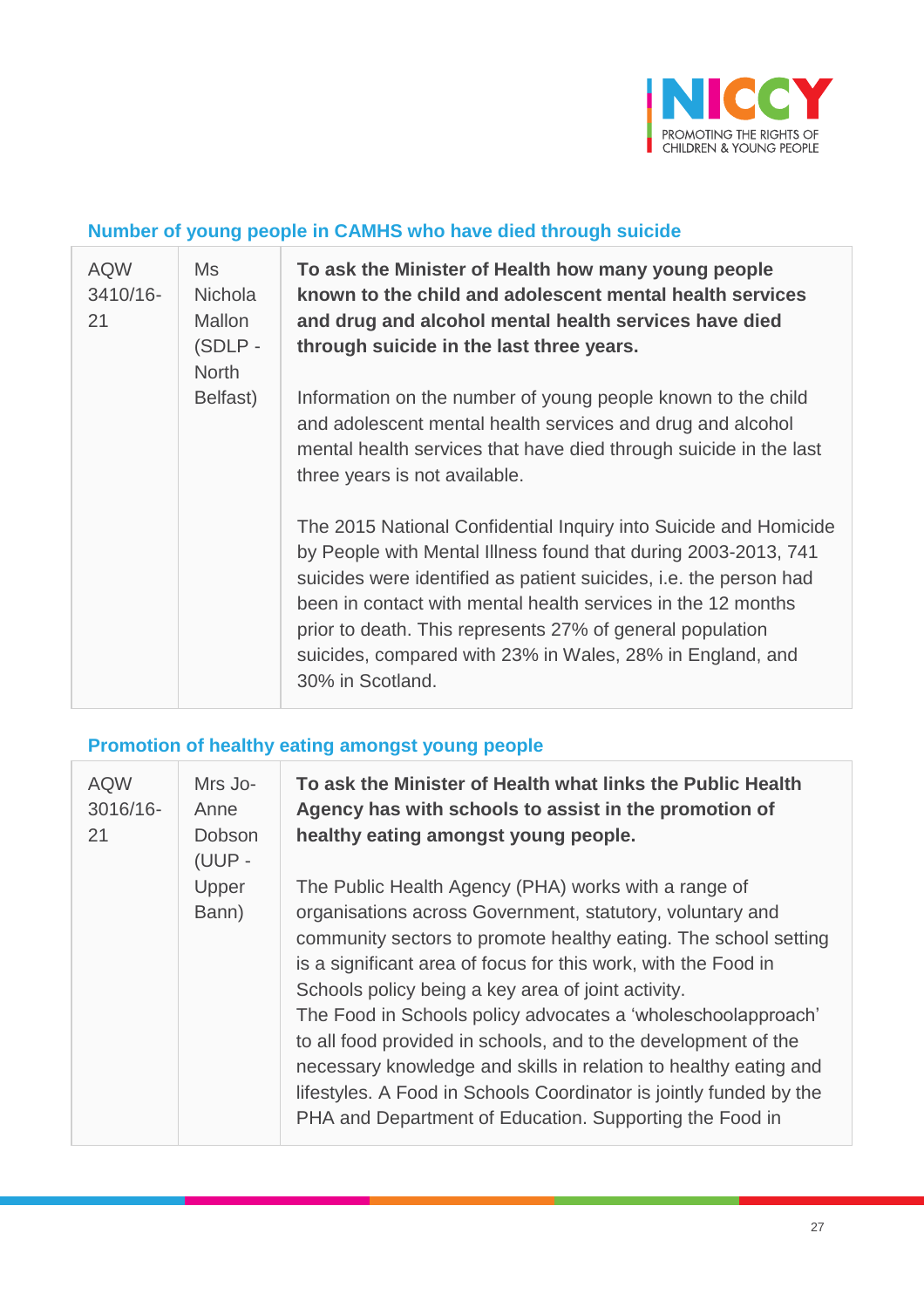

# **Provision of addiction and mental health service for young people**

| <b>AQW</b><br>3004/16-<br>21 | Ms<br>Nichola<br>Mallon<br>(SDLP -<br><b>North</b> | To ask the Minister of Health for her assessment of the<br>adequacy of the provision of addiction and mental health<br>services for young people in (i) Belfast; and (ii) Northern<br>Ireland.                                                                                                                                                                                                                                                                                                                                                                                                                                                                             |
|------------------------------|----------------------------------------------------|----------------------------------------------------------------------------------------------------------------------------------------------------------------------------------------------------------------------------------------------------------------------------------------------------------------------------------------------------------------------------------------------------------------------------------------------------------------------------------------------------------------------------------------------------------------------------------------------------------------------------------------------------------------------------|
|                              | Belfast)                                           | There is very considerable demand for addiction and mental<br>health services for young people throughout the region, and<br>services are under constant pressure.                                                                                                                                                                                                                                                                                                                                                                                                                                                                                                         |
|                              |                                                    | In Belfast, the demand for the Drug and Alcohol Mental Health<br>Service (DAMHS) resulted in it becoming a very specialist team<br>with a largely consultative role, directly dealing with very high risk<br>individuals. Step 3 CAMHS community services continue to see<br>and treat young people who have either a significant mental<br>health issue as a result of their substance misuse, for example, a<br>psychotic presentation; or who have co-morbid mental health<br>and substance misuse issues.                                                                                                                                                              |
|                              |                                                    | Regionally, the PHA has confirmed recurrent investment in<br>DAMHS and Trusts are currently in the process of recruiting to<br>those teams. In addition a range of alcohol and drug education,<br>early intervention, and treatment and support services was<br>launched in July 2015 across all five Health and Social Care<br>Trust areas. A number of these services are targeted specifically<br>at children, young people and their families, and work is ongoing<br>to improve awareness of the services. It will, of course, require<br>time for these relatively new services to bed in properly and to<br>allow for meaningful assessment of their effectiveness. |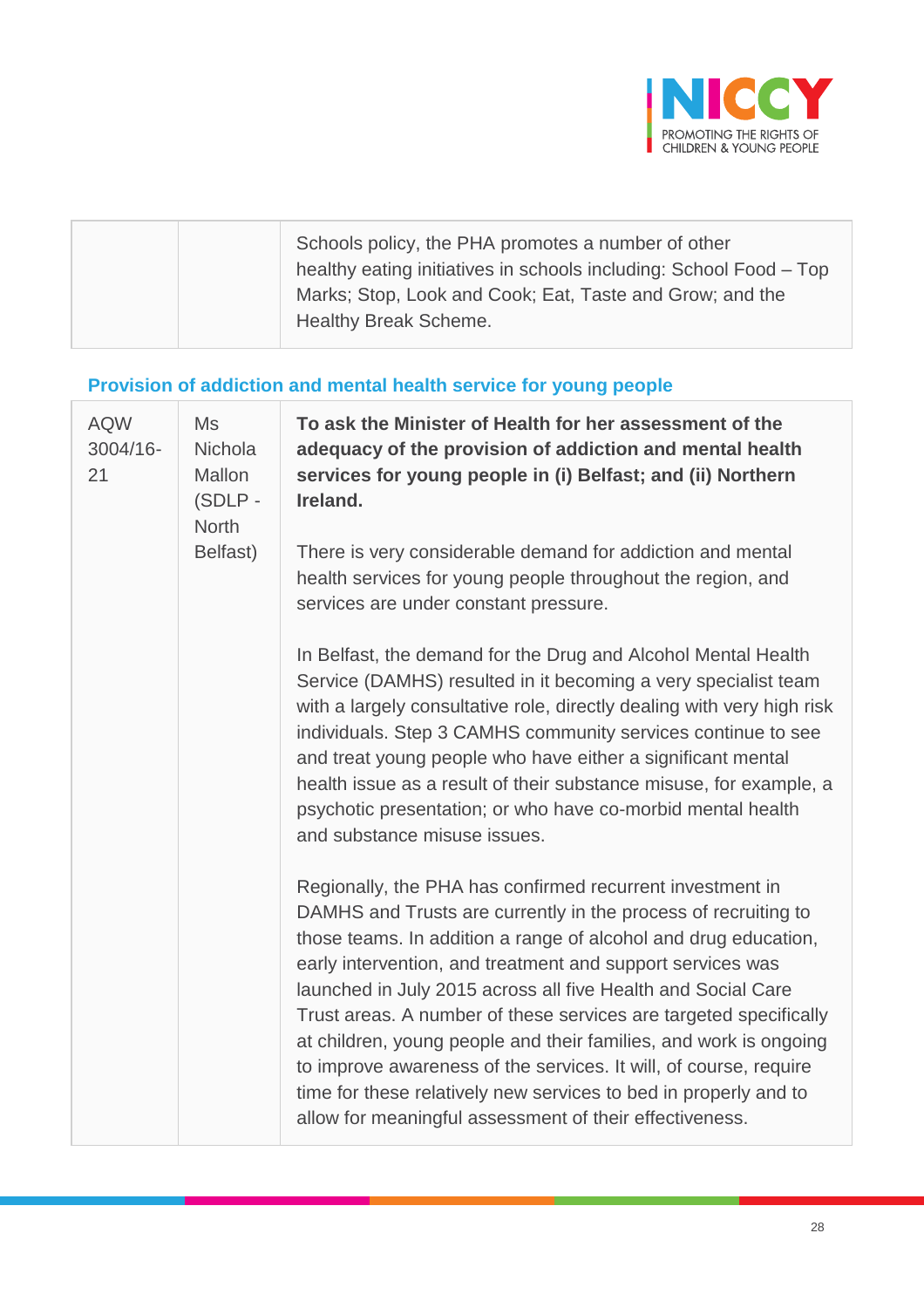

| In the meantime, the need for any additional support will continue |
|--------------------------------------------------------------------|
| to be monitored and kept under review.                             |

## **Funding for ADHA services**

| <b>AQW</b><br>2980/16-<br>21 | Ms Carla<br>Lockhart<br>(DUP - | To ask the Minister of Health whether she will consider<br>funding ADHD services.                                                                                                                                                                                                                                                                                                                                                                                                       |  |  |
|------------------------------|--------------------------------|-----------------------------------------------------------------------------------------------------------------------------------------------------------------------------------------------------------------------------------------------------------------------------------------------------------------------------------------------------------------------------------------------------------------------------------------------------------------------------------------|--|--|
|                              | Upper<br>Bann)                 | ADHD services for children and young people under the age of<br>18 are currently provided by mainstream Child and Adolescent<br>Mental Health Services in line with current NICE clinical<br>guidelines. Adults with ADHD who have co-occurring mental<br>health needs are treated through mainstream Adult Mental<br><b>Health Services.</b>                                                                                                                                           |  |  |
|                              |                                | Health and Social Care Trusts have individually identified a<br>number of current and future ADHD initiatives which the Health<br>and Social Care Board, and my Department, will develop into a<br>more cohesive approach as part of my commitment to improve<br>mental health in the North of Ireland. Any potential service<br>developments on ADHD will need to be considered and<br>prioritised along with other proposals across the range of health<br>and social care provision. |  |  |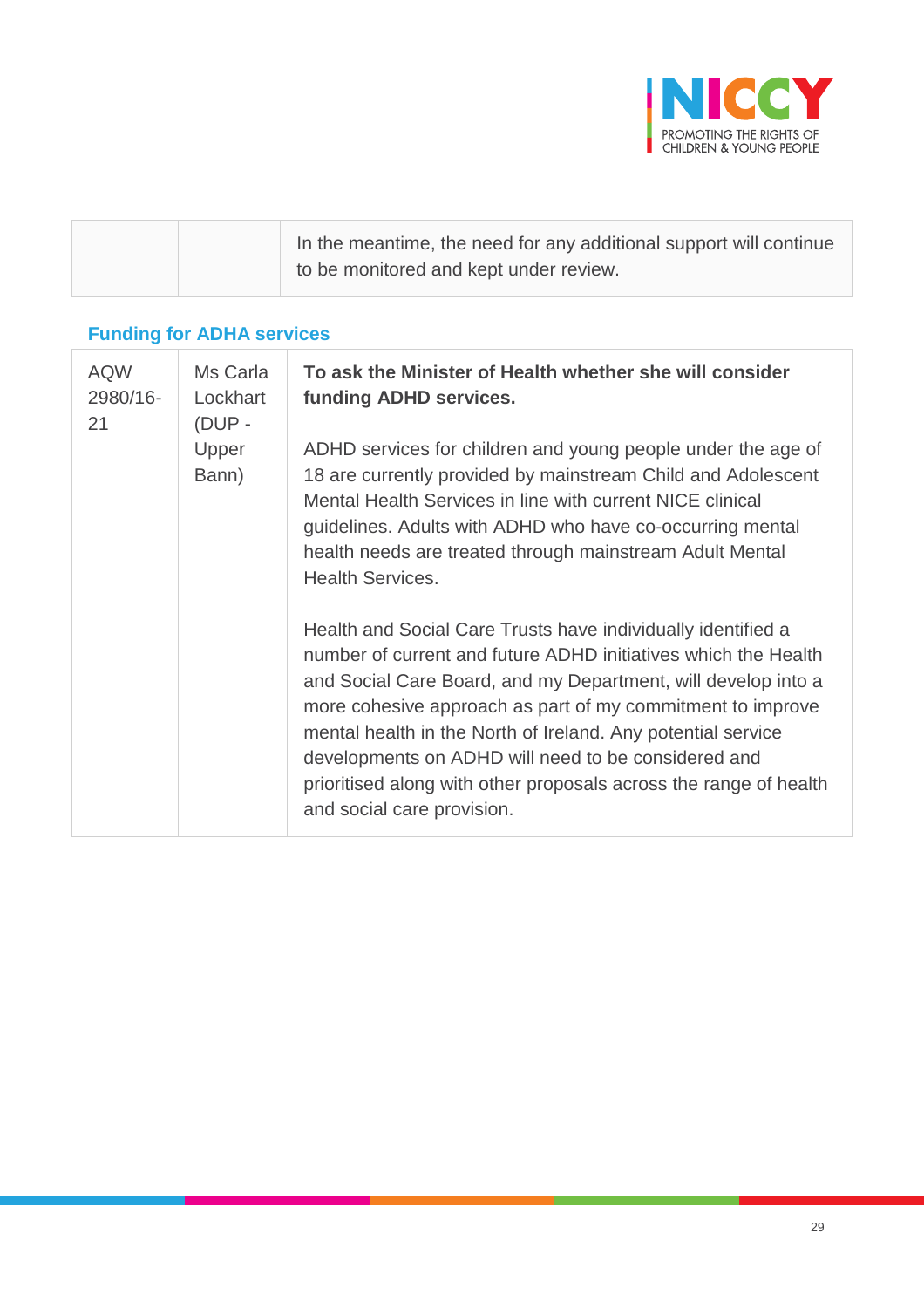

## **Assessment for Acquired Brian Injury**

|            |         | To ask the Minister of Health to detail the tests and<br>assessments in place in the Health and Social Care service to<br>test for Acquired Brain Injury. |
|------------|---------|-----------------------------------------------------------------------------------------------------------------------------------------------------------|
| <b>AQW</b> | Ms      |                                                                                                                                                           |
| 2952/1     | Catheri | The diagnosis of an acquired brain injury is by clinical                                                                                                  |
| $6 - 21$   | ne      | assessment. The majority of acquired brain injuries are diagnosed                                                                                         |
|            | Seeley  | through the use of scanning techniques of Computerised                                                                                                    |
|            | $(SF -$ | Tomography (CT) and Magnetic Resonance Imaging                                                                                                            |
|            | Upper   | (MRI). Assessments undertaken to help support a diagnosis of an                                                                                           |
|            | Bann)   | acquired brain injury may include those such                                                                                                              |
|            |         | as medical, psychometric, functional, occupational, psychological,                                                                                        |
|            |         | behavioural and relation                                                                                                                                  |

## **Funding for addressing paramilitary activity as part of the Fresh Start Agreement**

| <b>AQO</b><br>$652/16 -$<br>21 | Mr<br><b>Chris</b><br>Lyttle<br>(APNI -<br>East | To ask the Minister of Justice what reasons the UK<br>government gave for withholding the £5 million to address<br>paramilitary activity identified as part of the Fresh Start<br>Agreement.                                                                                                                                                                                                               |
|--------------------------------|-------------------------------------------------|------------------------------------------------------------------------------------------------------------------------------------------------------------------------------------------------------------------------------------------------------------------------------------------------------------------------------------------------------------------------------------------------------------|
|                                | Belfast)                                        | The UK Government is not withholding the funding and has been<br>clear that there is a £25 million commitment to the Executive in<br>relation to tackling paramilitarism. We have not sought to draw the<br>funding down for this financial year. The funding remains available<br>to us and we are progressing our plans for implementation which<br>will profile the funding required over future years. |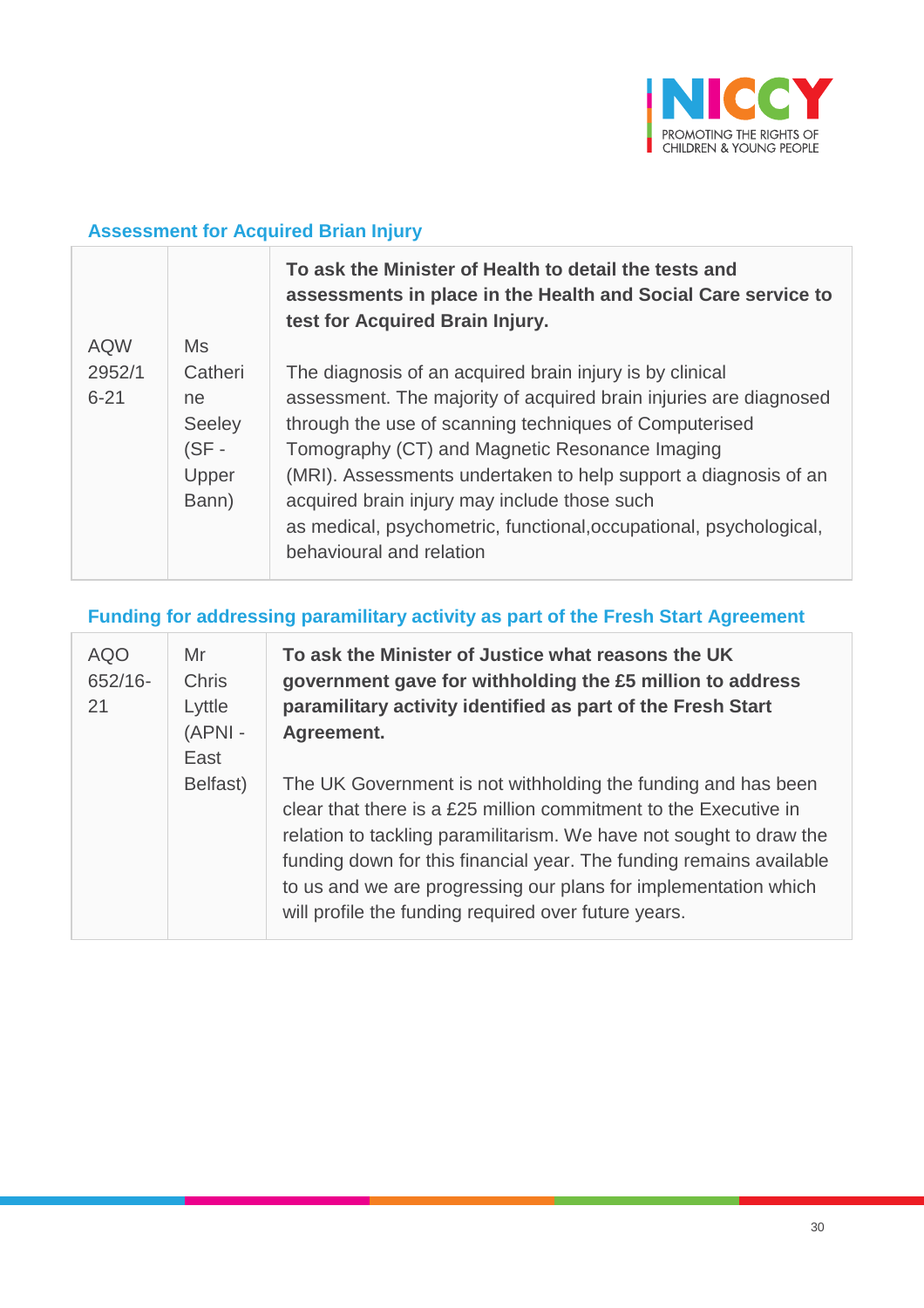

## **Children and the justice system**

| <b>AQW</b><br>6783/16-<br>21 | Ms<br><b>Michaela</b><br><b>Boyle</b><br>$(SF -$<br>West<br>Tyrone) | To ask the Minister of Justice to detail the number of<br>children imprisoned (i) that were sentenced following a<br>conviction; (ii) as a result of being remanded formally into<br>custody; and the number of children that are Police and<br><b>Criminal Evidence admissions, since 2013.</b><br>The number of children admitted to custody on sentence,<br>remand and under the Police and Criminal Evidence (PACE)<br>order are shown in the table below.<br>Individual children admitted to custody by status, 2012/13 to<br>2015/16 |         |                                                                            |                                                                                                                                                                                                                                                                                                                                           |        |             |
|------------------------------|---------------------------------------------------------------------|--------------------------------------------------------------------------------------------------------------------------------------------------------------------------------------------------------------------------------------------------------------------------------------------------------------------------------------------------------------------------------------------------------------------------------------------------------------------------------------------------------------------------------------------|---------|----------------------------------------------------------------------------|-------------------------------------------------------------------------------------------------------------------------------------------------------------------------------------------------------------------------------------------------------------------------------------------------------------------------------------------|--------|-------------|
|                              |                                                                     |                                                                                                                                                                                                                                                                                                                                                                                                                                                                                                                                            | Year    | Number<br><b>of</b><br>individual<br>children<br>admitted<br>to<br>custody | Number of individual children<br>admitted to custody                                                                                                                                                                                                                                                                                      |        |             |
|                              |                                                                     |                                                                                                                                                                                                                                                                                                                                                                                                                                                                                                                                            |         |                                                                            | Sentence                                                                                                                                                                                                                                                                                                                                  | Remand | <b>PACE</b> |
|                              |                                                                     |                                                                                                                                                                                                                                                                                                                                                                                                                                                                                                                                            | 2015/16 | 163                                                                        | 43                                                                                                                                                                                                                                                                                                                                        | 127    | 115         |
|                              |                                                                     |                                                                                                                                                                                                                                                                                                                                                                                                                                                                                                                                            | 2014/15 | 199                                                                        | 52                                                                                                                                                                                                                                                                                                                                        | 165    | 130         |
|                              |                                                                     |                                                                                                                                                                                                                                                                                                                                                                                                                                                                                                                                            | 2013/14 | 196                                                                        | 56                                                                                                                                                                                                                                                                                                                                        | 154    | 149         |
|                              |                                                                     |                                                                                                                                                                                                                                                                                                                                                                                                                                                                                                                                            | 2012/13 | 211                                                                        | 49                                                                                                                                                                                                                                                                                                                                        | 141    | 145         |
|                              |                                                                     |                                                                                                                                                                                                                                                                                                                                                                                                                                                                                                                                            |         |                                                                            | It is important to highlight that children can be admitted multiple<br>times to custody under each of these categories and can change<br>status between them in one period of imprisonment or during the<br>year, such as from PACE to remand and remand to sentence. In<br>these figures, a child is counted once under each status they |        |             |